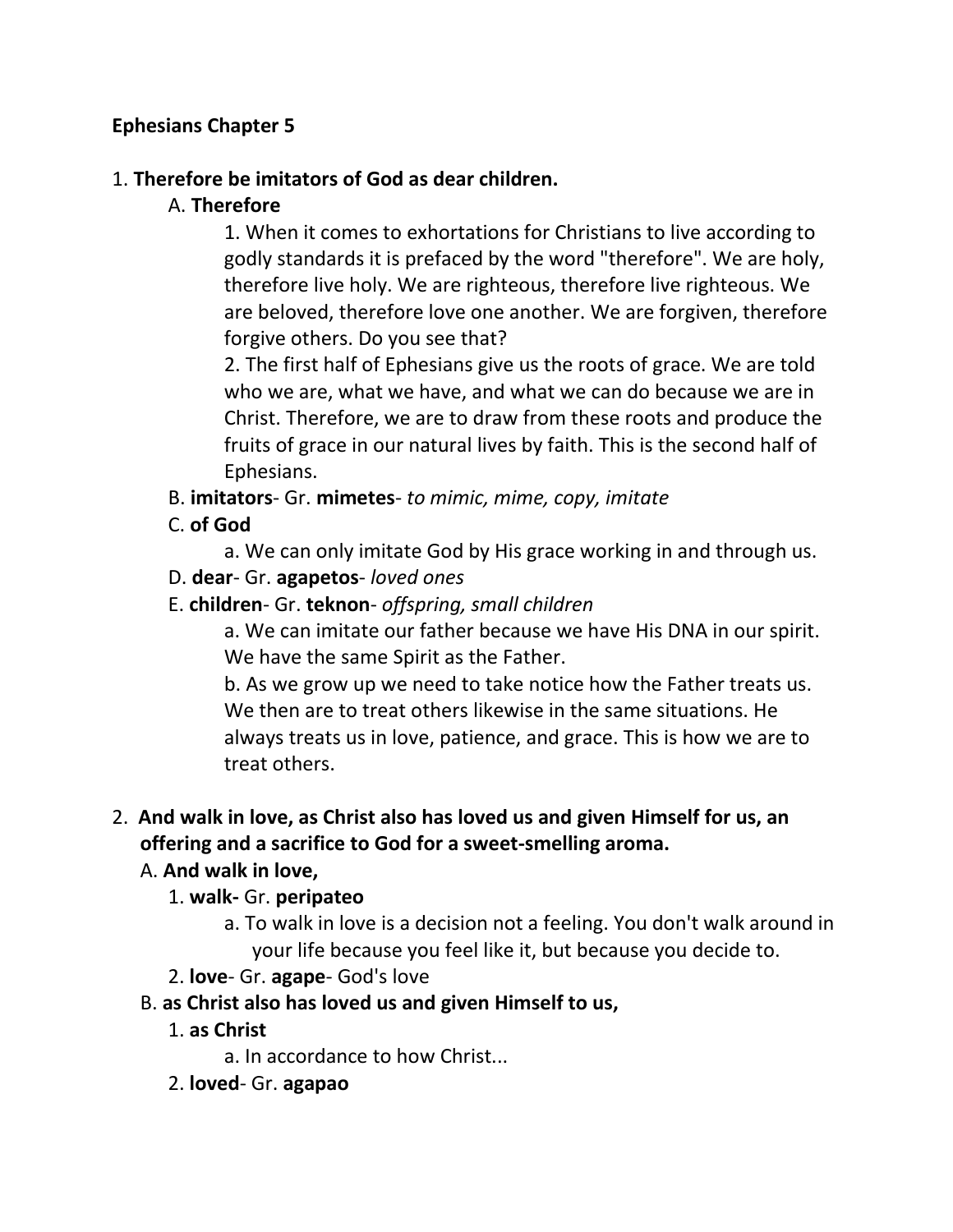- a. As we have received the love of Christ towards us we are to walk in the power of that love.
- 3. **given Himself** Gr. **paradidomi heautou-** *to give into the hands (of another), to give over into (one's) power or use, to deliver up one to custody, to be judged, condemned, punished, scourged, tormented, put to death, to permit allow*
	- a. This shows that Jesus was not murdered. No one took his life. He freely handed over his life and handed it down for us.
	- b. No greater love is there but to lay down your life for another. Jesus taught this and then demonstrated it. It was not show and tell, but tell and show. John 15:13
	- c. He gave Himself over to redeem us from all iniquity and to purify us as a peculiar people to himself zealous for good works. Titus 2:14
- 4. **for us**
	- a. Jesus was our substitute and representative. In suffering and shedding His blood He was our substitute. We did not share in this.
	- b. In His death, burial, and resurrection He was our representative. We shared in all three.

# C. **and offering and a sacrifice to God for a sweet smelling aroma**

- 1. **offering** Gr. **prosphora** *to bring or bear forward to the altar*
	- a. This is non-blood offerings such as grain offerings.
	- b. These represented Jesus' perfect and sinless life given for us and offered up as us.
	- c. God demanded perfection from mankind but none could give it to Him. Jesus took on flesh to fulfill that demand of the Father for perfection. Jesus became our representative at the manger. He lived a sinless life and obtained a righteousness as a man. He gives each and every person who believes upon Him that righteousness as a gift. That is the basis for God blessing us righteously in our life.

## 2. **sacrifice**- Gr. **thusia**

- a. This is blood offerings for sin and trespass.
- 3. **to God**
	- a. Jesus' offering was not to Satan. The ransom price of His blood was not paid to the devil. It was paid to God's holy justice that had to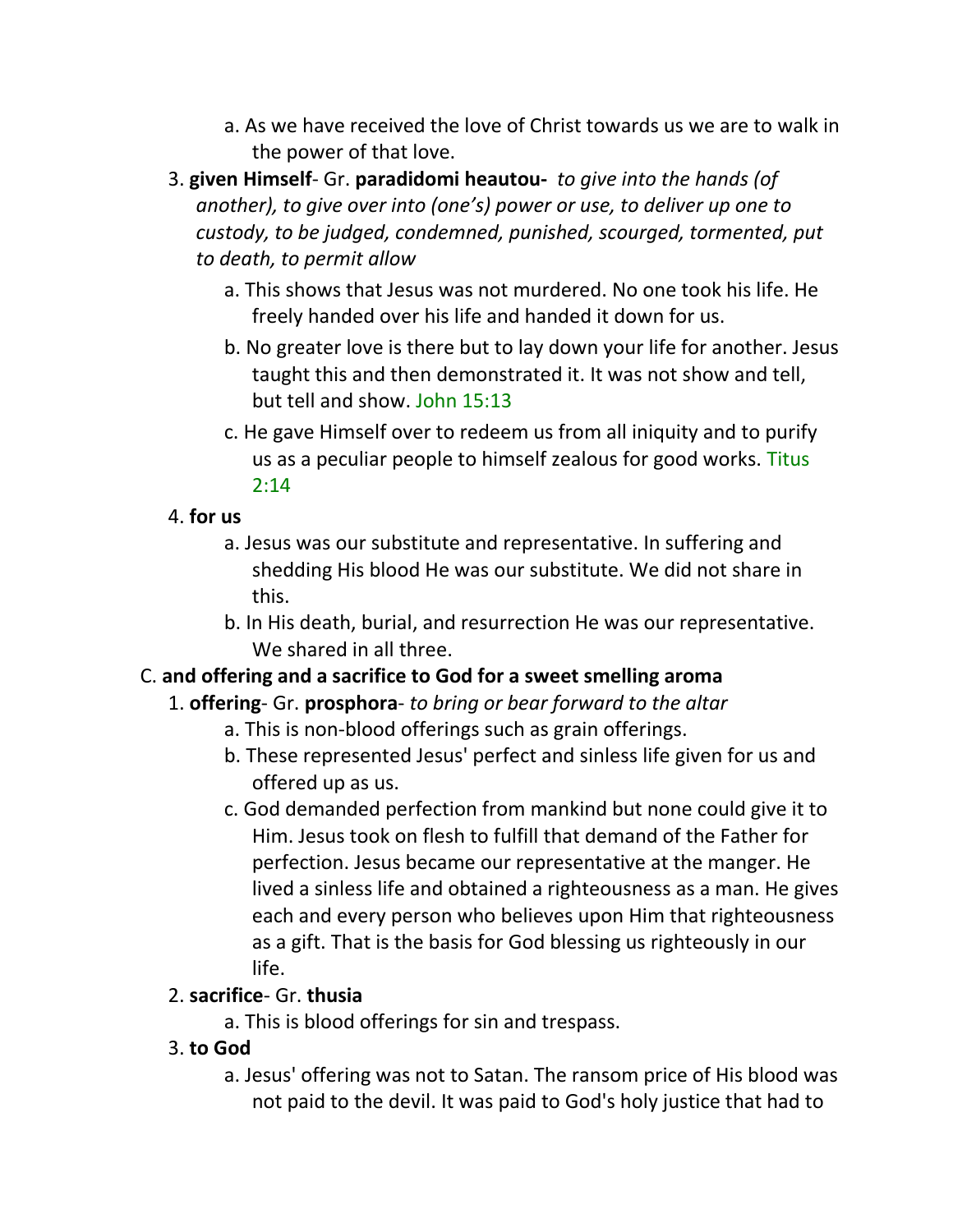be satisfied. The wages of sin is death.

- 4. **sweet smelling aroma** Gr. **euodia osme**
	- a. After the flood Noah sacrificed of the clean animals and God smelled a sweet smelling aroma and swore never to curse the land again. Gen. 8:21
	- b. When Jesus died on the cross and took the fire of God's wrath for us, God smelled a sweet smelling savor of Christ, and swore never to curse those who believed upon Him.
	- c. This kind of offering was a peace offering. Sin and Trespass offerings were not sweet smelling to the Lord. The peace offering represented the perfections of the life of Jesus Christ to the Father.
- 3. **But fornication and all uncleanness or covetousness, let it not even be named among you, as is fitting for saints;**
	- A. **But fornication and all uncleanness or covetousness,**
		- 1. **fornication** Gr. **porneia** *illicit sexual intercourse, adultery, fornication, homosexuality, lesbianism, intercourse with animals etc., sexual intercourse with close relatives; prostitution, metaphorically the worship of idols.*
			- a. We get the word pornography from this word, which would be included in the meaning of this word.
			- b. This is an overarching word for sexual impurity of all kinds.
		- 2. **all uncleanness** Gr. **akatharsia-** *uncleanness, impurity; in a moral sense: the impurity of lustful, luxurious, profligate living, foulness, of a wound or sore, depravity, impure motives*
			- a. Uncleanness often comes from a wound or sore in the soul.
			- b. An unclean mindset or way of thinking produces an unclean life.
			- c. Having an unclean mindset of our identity will cause us to live that out.
		- 3. **covetousness** Gr. **pleonexia** *greedy desire to have more, covetousness, avarice, assumption, arrogance, excess, a larger share of a thing*
			- a. This is a greedy desire for more. It comes from arrogance in thinking one deserves a larger share of a thing to excess.
			- b. Gluttony and excess in all things would fall under this word.
			- c. These three things proceed out of the heart before they manifest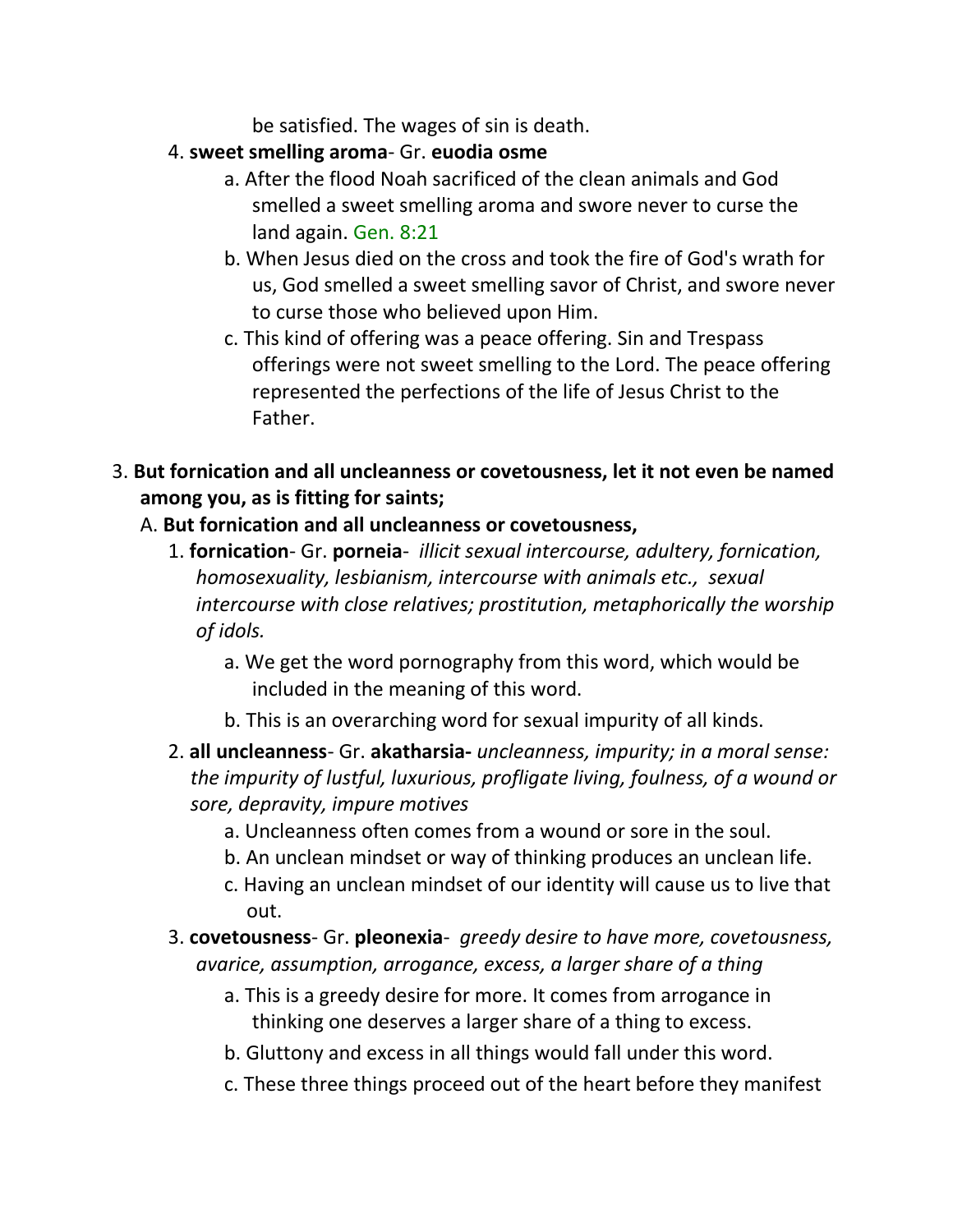in action. Matt. 15:19

d. The fountain head of these three- fornication, uncleanness, and covetousness is unrighteousness. Rom. 1:29, 1 Cor. 6:9 These are committed by those who do not believe or have accepted righteousness by faith.

## B. **let it not even be named among you,**

- 1. **named** Gr. **onomazo**
	- a. Let alone to be practiced among you!

# C. **as is fitting for saints**

- 1. **fitting** Gr. **prepo** *to stand out, to be conspicuous, to be eminent, to be becoming, seemly, fit, to be conspicuous among a number, to be clearly seen*, (*be conspicuous*), to *be suitable* or *proper, right*
	- a. As saints we should stand out, be conspicuous, and be clearly seen as living holy lives.
- 2. **saints** Gr. **hagios** *holy ones, set apart ones*
	- 1. 60 times we are told in the New Testament that all believers are saints- holy ones.
	- 2. If you believe you are holy, you will live holy.
	- 3. We have grace to live holy by the Holy Spirit.
	- 4. As saints we have been given grace to put off fornication, uncleanness, and covetousness. We have grace to put on love, purity, and self-control. We put off and put on by faith.

# 4. **neither filthiness, nor foolish talking, nor coarse jesting, which are not fitting, but rather giving of thanks.**

# A. **neither filthiness,**

1. **filthiness-** Gr. **aischrotes**- *obscenity, filthiness, shamefulness, that is, obscenity, ugliness, deformity, baseness*

# B. **nor foolish talking,**

- 1. **foolish talking** Gr. **morologia** *foolish or silly speech*
- C. **nor course jesting,**
	- 1. **course jesting** Gr. **eutrapelia** *well turned, that is, ready at repartee,*

*jocose; witticism, ready wit, liveliness, versatility, coarse jesting, ribaldry*

## D. **which are not fitting,**

- 1. **fitting** Gr. **aneko** *to pertain to what is due, duty, as was fitting, belong, appertain, to be fit or proper, it is due, it is befitting*
	- a. These behaviors of the old man are not fitting for the new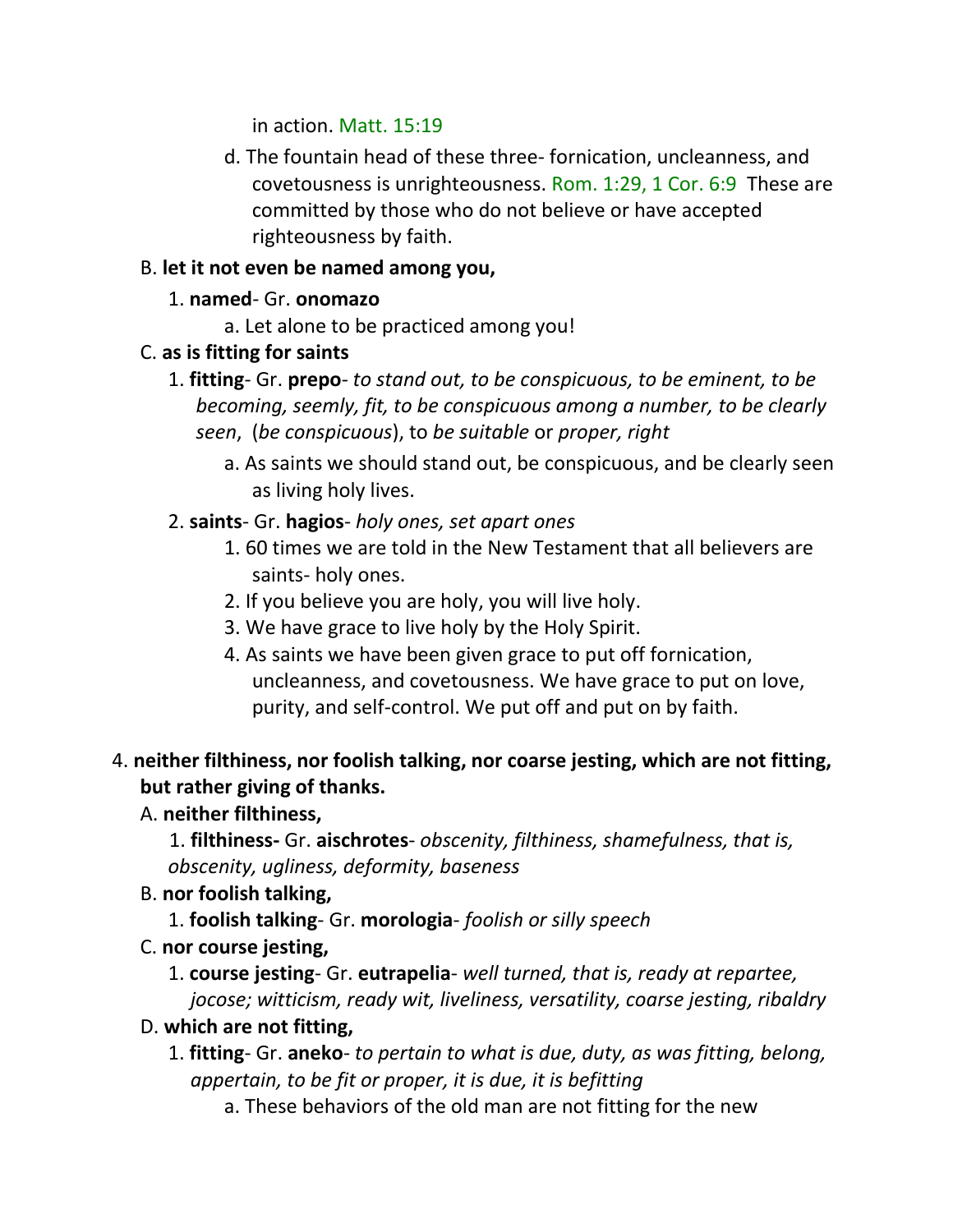creation. Those things just don't fit a Christian any longer.

## E. **but rather giving of thanks**

- 1. **giving of thanks-** Gr. **eucharistia** *give good grace, thanksgiving*
	- a. Praise and thanksgiving are fitting for a man or woman of God. Ps. 33:1, Ps. 147:1
- 5. **For this you know, that no fornicator, unclean person, nor covetous man, who is an idolater, has any inheritance in the kingdom of Christ and God.**  A. **For this you know,**
	- 1. **know** Gr. **este ginosko** *to be knowing by experience or by relationship*
		- a. As you grow in your knowledge of the Lord you will also grow in your knowledge of what is of the old man and has no part in the new.

# B. **that no fornicator,**

- 1. **fornicator** Gr. **pornos-** *a man who indulges in unlawful sexual intercourse, a fornicator*
- C. **unclean person** Gr. **akathartos-** *not cleansed, unclean; unclean in thought and life*
	- 1. An unclean life begins with an unclean mind. A Christian who struggles with uncleanness struggles with a mindset of being unclean.
	- 2. Our conscience can be purged by the blood of Christ and His finished work. Heb. 9:14
- D. **nor covetous man,**
	- 1. **covetous-** Gr. **pleonektes** *one eager to have more, especially what belongs to others, greedy of gain, covetous*

# E. **who is an idolator,**

1. **idolator**- Gr. **eidololatres**- *a worshipper of false gods, a covetous man as a worshipper of Mammon*

# F. **has any inheritance in the kingdom of Christ and God**

- 1. **has** Gr. **echo** present tense- *is having or possessing*
	- a. Our inheritance comes by grace. However, it is always received by faith. Those who are living according to the flesh are not living by faith, therefore, by default can't be possessing what God has freely given in their inheritance.
- 2. **inheritance** Gr. **kleronomia** *what is given to one as a possession*
- 3. **kingdom** Gr. **basileia-** *royal power, kingship, dominion, rule*
	- a. Unbelievers fornicate because they are fornicators. They live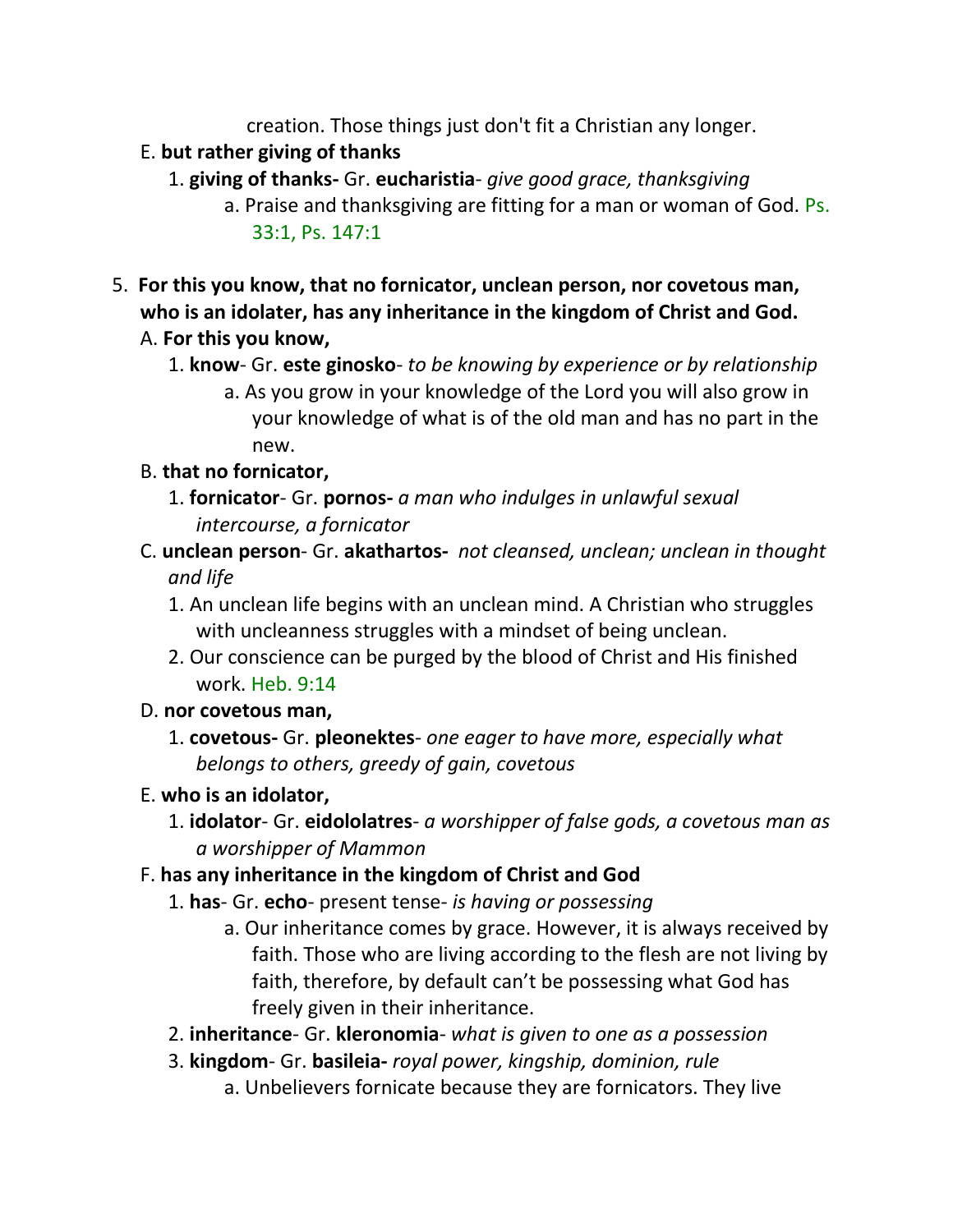unclean because they are unclean. They covet because they are covetous. They worship idols because they are idolators.

- b. Believers who do these things are not those things in their new identity. They are living with unrenewed minds. They do not know that they were washed, justified, and sanctified by the blood of Jesus and the Holy Spirit. 1 Cor. 6:11
- 6. **Let no one deceive you with empty words, for because of these things the wrath of God comes upon the sons of disobedience.**
	- A. **Let no one deceive you with empty words,**
		- 1. **deceive** Gr. **apatao** *cheat, beguile*
			- a. The NT warns about getting deceived concerning false teaching Col  $2:4$ , Col  $2:8$ , Col  $2:18$ , and immorality.
		- 2. **empty** Gr. **kenos** *empty, vain, devoid of truth*
		- 3. **words** Gr. **speech**
	- B. **for because of these things the wrath of God comes upon the sons of disobedience**
		- 1. **wrath-** Gr. **orge-** *anger exhibited in punishment*
			- a. The church is not destined for wrath. 1 Thess. 5:9
		- 2. **sons** Gr. **huios-** *mature sons*
			- a. These are those who are mature in disobedience. We are to be mature in obedience.
		- 3. **disobedience** Gr. **apeitheia** *unpersuasion*

#### 7. **Therefore do not be partakers with them.**

A. **partakers**- Gr. **summetochos**- *joint-sharer in*

a. Not the wrath, but the practices mentioned above.

#### 8. **For you were once darkness, but now you are light in the Lord; walk as children of light**

#### A. **For you were once darkness**

1. **Once**- Before we were saved

2. **Darkness**- of darkened eyesight or blindness

#### B. **But now you are light in the Lord**

1. **Now**- As believers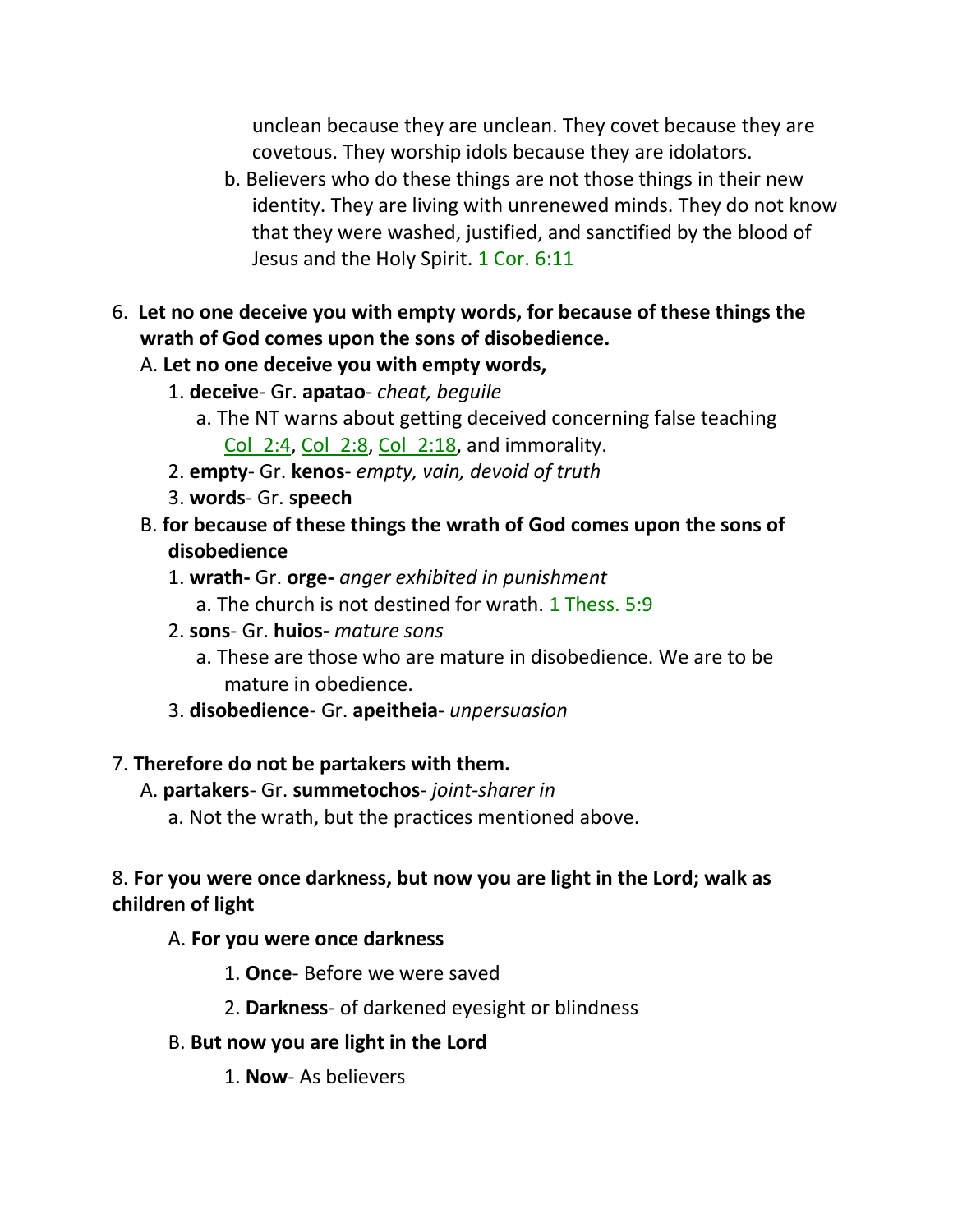2. **Light**- that which is exposed to the view of all, openly, publicly, the power of understanding especially moral and spiritual truth

3. **In the Lord**- everything we have is because we are in Christ. Christ is light.

#### C. **Walk as children of light**

1. **Walk**- to make one's way, progress; to make due use of opportunities

2. **Children**- offspring, children

3. **Light**- that which is exposed to the view of all, openly, publicly, the power of understanding especially moral and spiritual truth

## 9. **(for the fruit of the Spirit is in all goodness and righteousness and truth),**

A. **Fruit**- that which originates or comes from something, an effect, result

1. This comes by abiding and not self-effort. Some translations say fruit of the light. This would be the same of fruit of the Spirit because God is light.

B. **Goodness**- uprightness of heart and life, goodness, kindness

1. All of God's produce and effects are good in nature. Nothing evil comes from God.

C. Righteousness- in a broad sense: state of him who is as he ought to be, righteousness, the condition acceptable to God, integrity, virtue, purity of life, rightness, correctness of thinking feeling, and acting

1. All of God's produce and effects are right. Nothing wrong comes from God. Some do wrong things for a good result, but God never does. He is both good and right in all He does.

D. Truth- of a truth, in reality, in fact, certainly

1. All of God's produce and effects are true. Nothing false comes from Him.

#### 10. **proving what is acceptable to the Lord.**

A. **Proving**- Gr. **dokimazo**-*to recognize as genuine after examination, to approve, deem worthy*

1. We prove what is well pleasing to God by our walk. When we do what God tells us then goodness, righteousness, and truth is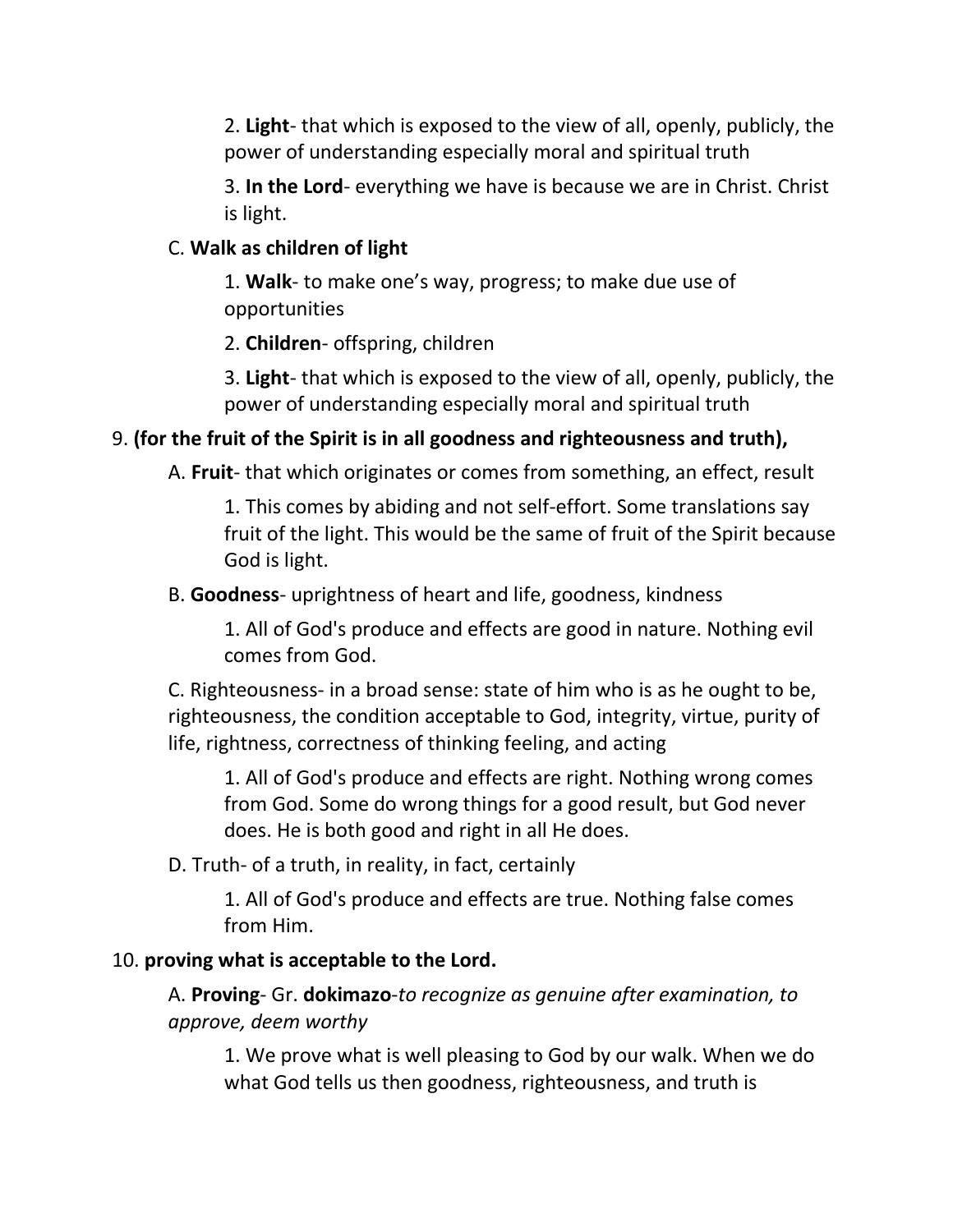manifested for all to see. When we do not then we get evil consequences.

2. We also bear witness internally when we do something that pleases the Lord. There is a sense of satisfaction when we are doing the will of God. When we do not we will be unsatisfied, unfulfilled, sad, and empty.

### B. **Acceptable**- Gr. **euarestos**- *well pleasing, acceptable*

## C. **To the Lord**

1. The flesh seeks to do what is well pleasing in the eyes of man. This is called being a man pleaser. This is often opposite than what pleases God.

11. **And have no fellowship with the unfruitful works of darkness, but rather reprove** *them.*

### A. **And have no fellowship with the unfruitful works of darkness,**

1. **fellowship**- Gr**. sugkoinoneo**- *to become a partaker together with others, or to have fellowship with a thing*

a. Our fellowship should be with the saints and works of light.

#### 2. **unfruitful**- Gr**. akarpos**- *barren*

a. This comes from the flesh that is severed from the life of God. We are to produce fruit from the Spirit within us.

#### 3. **works**- Gr. **ergon**

#### 4. **darkness**- Gr**. skotos**

a. Their works do not pass the test of the light so they must be done in the secret of the dark.

#### B. **but rather reprove them**

- 1. **reprove** Gr. **elegcho***- to convict, refute, confute to find fault with, correct, to call to account, show one his fault, demand an explanation*
	- a. This is most effectively done by our lifestyle and not our sermonizing.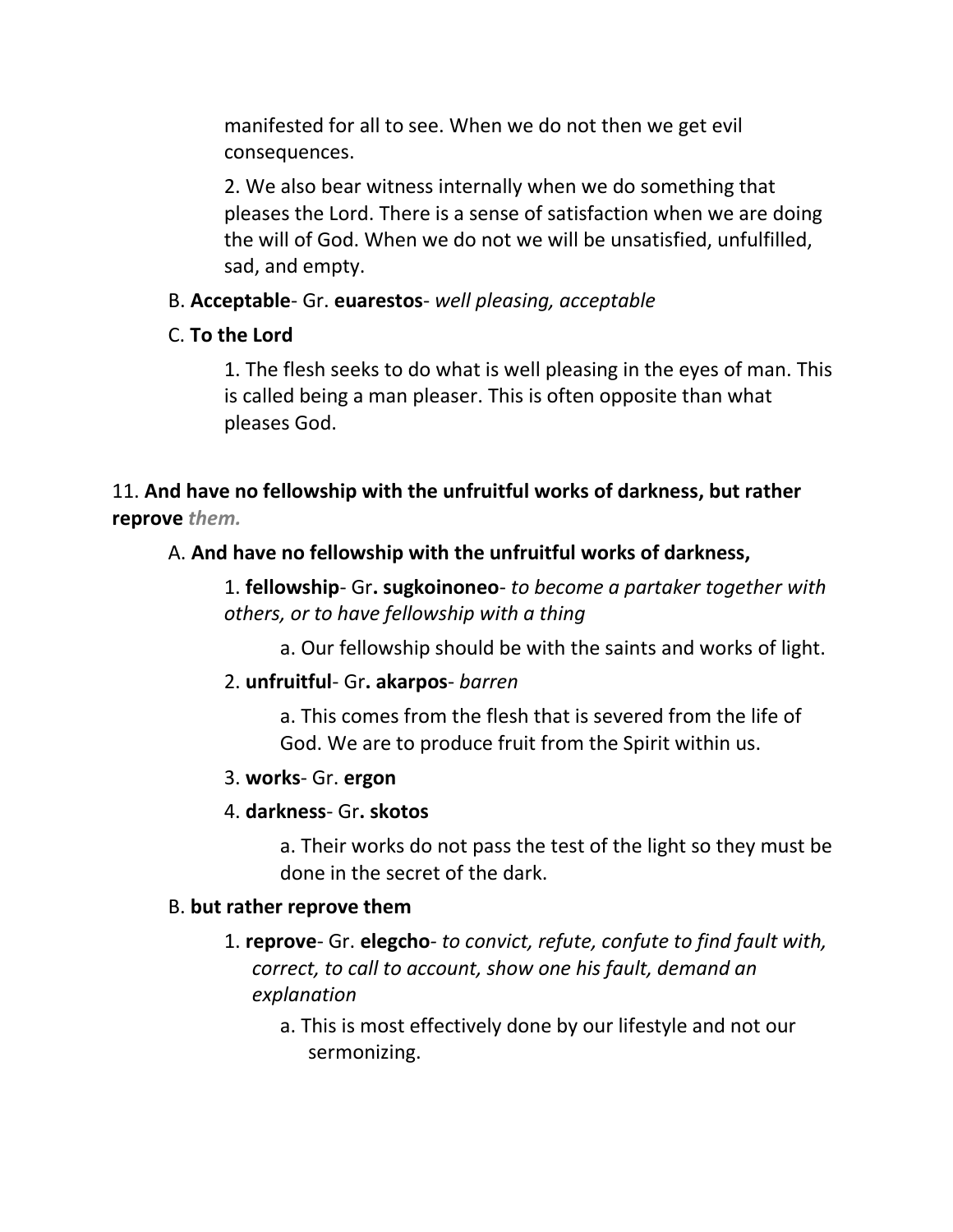## 12**. For it is shameful even to speak of those things which are done by them in secret.**

- A. **shameful** Gr. **aischron**-*base, dishonourable*
- B. **speak** Gr. **lego**
	- 1. It is shameful to speak of them let alone practice them!
- C. **done-** Gr. **ginomai-** *come into existence*
- D. **secret** Gr. **kruphe** *hidden, secret*
	- 1. Addictions thrive in the darkness and in secret.
- 13. **But all things that are exposed are made manifest by the light, for whatever makes manifest is light.** 
	- A**. But all things that are exposed are made manifest by the light,**
		- 1. **exposed** Gr. **elegcho***- to convict, refute, confute, to find fault with, correct, to call to account, show one his fault, demand an explanation*
		- 2. **made manifest** Gr. **phaneroo** *render apparent, evident, clear to see by all*
		- 3. **light** Gr. **phos**

### B. **for whatever make manifest**

- 1. We are called to let our light shine. One thing about light is that light is seen and not heard. Our godly life will shine the light and expose and convict those in darkness. The world will not listen to our verbal rebukes but they will be impacted by our lifestyle. They will either turn to God or persecute the one living godly, in order to turn the light off.
- 2. Today the enemy is being successful in getting many Christians to turn off their light due to political correctness and pressure to conform to their beliefs and to accept their darkness.

## 2. **children**

# 14. **Therefore He says: "Awake, you who sleep, Arise from the dead, And Christ will give you light."**

## A. **Therefore He says**

- 1. God the Father
- B. **Awake** Gr**. egeiro** *to arouse, cause to rise, to raise up, produce, cause to appear, bring before the public*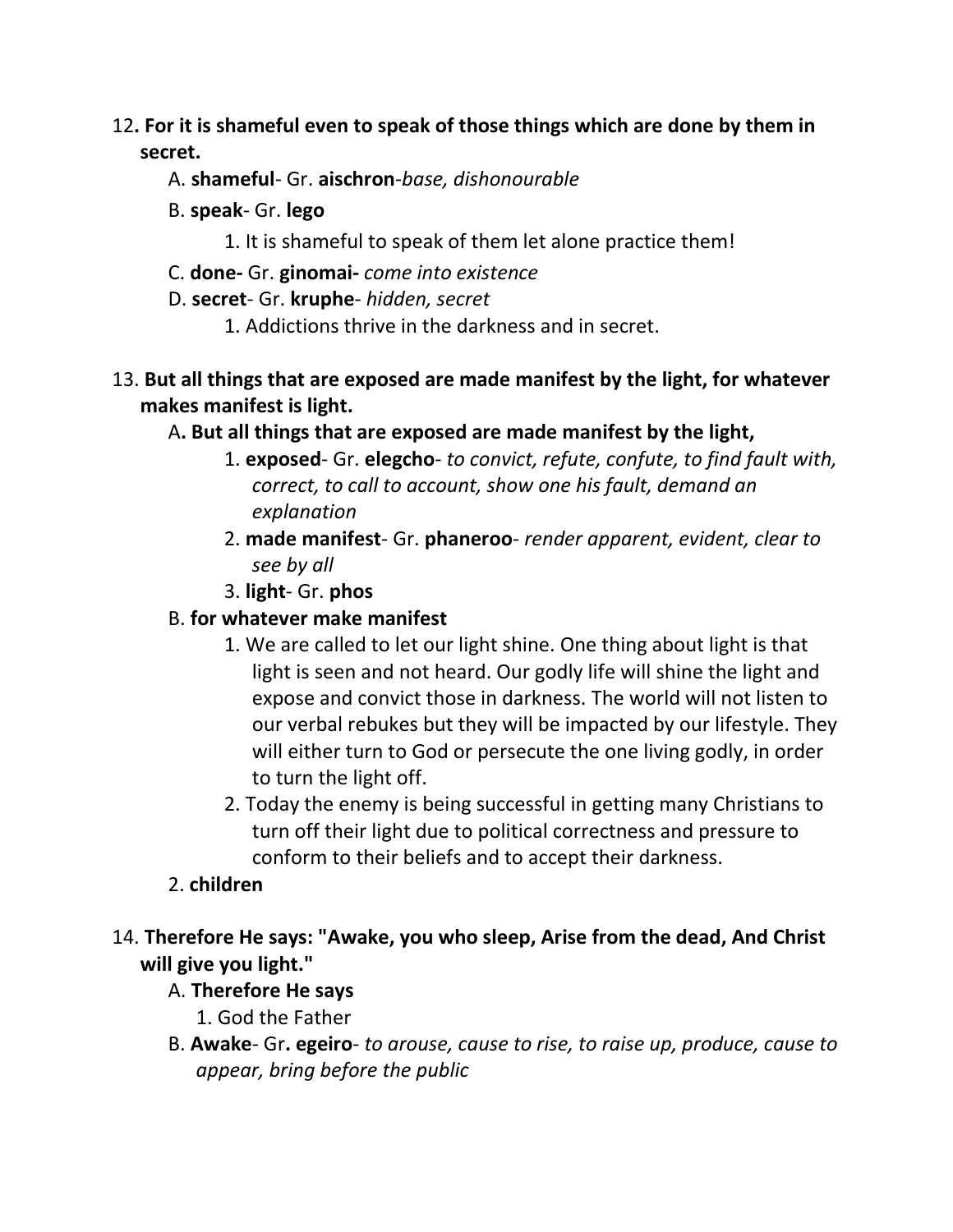- 1. When we live in the flesh we hide the life of Christ. A carnal Christian has a similar appearance to a dead unbeliever. If someone is sleeping you have to look closely for signs of life.
- 2. One way we sleep as a Christian is to hide our light in a carnal lifestyle. To awake is to cause to appear and be brought out into the public view. Our testimony should be such that if we were tried in court we could be convicted as a Christian!

## C. **you who sleep**,

1. **sleep**- Gr. **katheudo**- *to sleep, to yield to sloth and sin*

## D. **arise from the dead,**

- 1. **arise** Gr. **anistemi** *to stand up again*
	- a. They need to stand up for Christ again!
- 2. **dead** Gr. **nekros**

## E. **and Christ will give you light**

- 1**. light** Gr. **phos**
	- a. To walk and not stumble we need light. If we decide we will stand up for Christ we will be given sufficient spiritual light to do it effectively.

## 15. **See then that you walk circumspectly, not as fools but as wise,**

## A. **See then that you walk circumspectly,**

- 1. **walk** Gr. **peripateo**
- 2. **circumspectly** Gr. **akribos** *exactly, accurately, diligently, carefully*
- B. **not as fools but as wise**
	- 1. **fools** Gr. **asophos** *unwise*
		- a. These are those who do not build their life of the Word of God and do not spend time in communion with God.
	- 2. **wise-** Gr. **sophos** *skilled, expert, cultivated, learned forming the best plans and using the best means for their execution*

 a. We are cultivated, learned, and get the best plans from the Word and the Spirit through communion with God.

## 16. **redeeming the time, because the days are evil.**

## A. **Redeeming the time,**

- 1. **redeeming** Gr. **exagorazo** *to buy up, to buy up for one's self, for one's use; to redeem, ransom*
	- a. Time can be wasted and time can be redeemed. We all need to use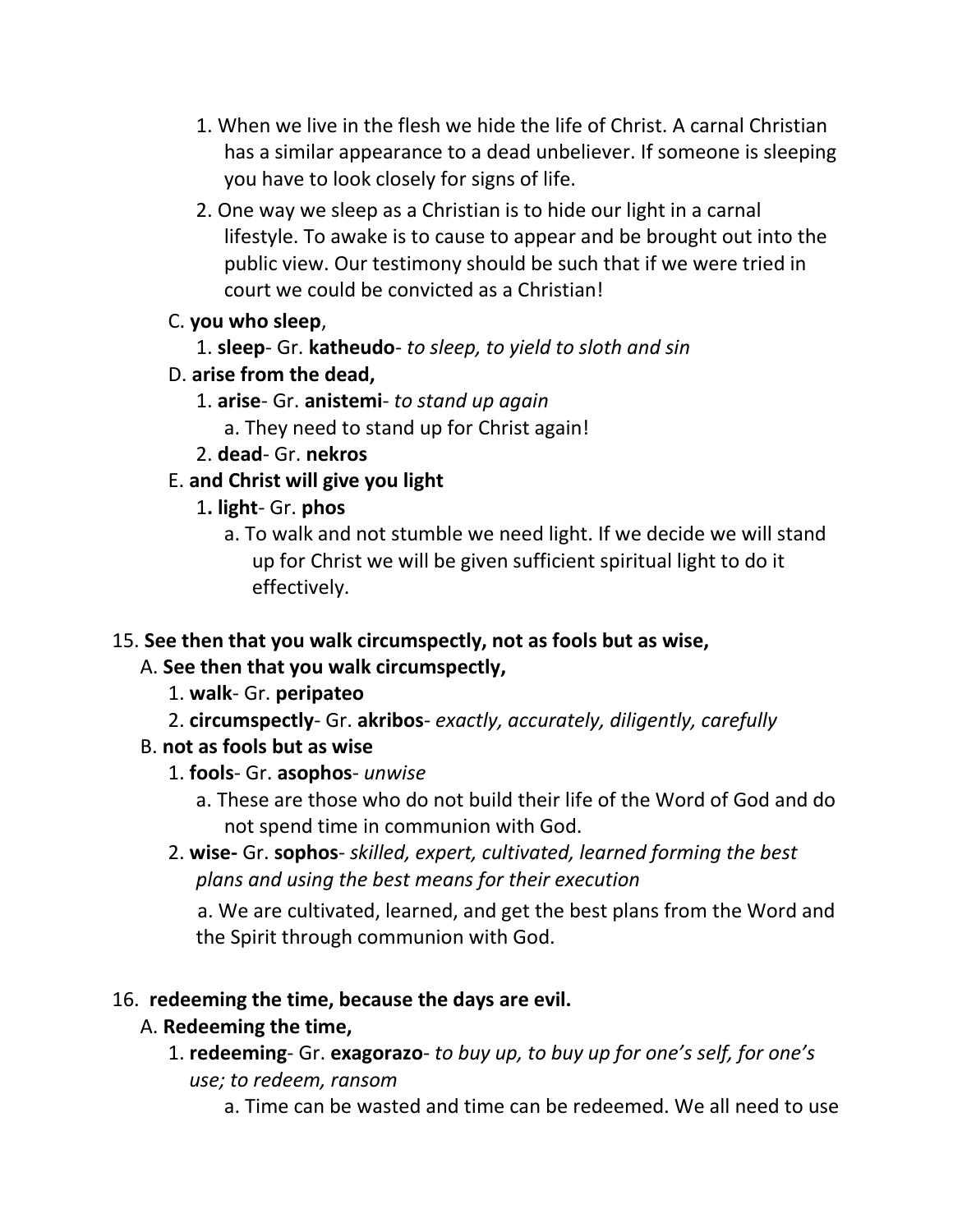our time wisely.

- 2. **time** Gr. **kairos** *due measure, a measure of time, a larger or smaller portion of time, hence:a fixed and definite time, the time when things are brought to crisis, opportune or seasonable time, the right time, season,*
	- a. There are different seasons. There is doors of opportunity in some seasons that are not present in others. We need to use the opportunities to do good when they are presented to us. Gal 6:10; Col 4:5

### B. **because the days are evil**

- 1. **days** Gr. **hemera**
- 2. **evil-** Gr. **poneros** *full of labors, annoyances, hardships, perils, good-fornothing, painful* 
	- a. There comes a time when you do not have the same opportunities because of the presence of evil. Ecc. 11:2
- 17. **Therefore do not be unwise, but understand what the will of the Lord** *is.* A. **Therefore do not be unwise,**
	- 1. **unwise** Gr. **aphron** *without reason senseless, foolish, stupid, without reflection or intelligence, acting rashly, senseless, of statues, want of mental sanity and sobriety, a reckless and inconsiderate habit of mind* a. This is a Wordless Christian.

## B. **but understand what the will of the Lord is**

- 1. **understand** Gr. **suniemi** *to set or bring together, to set or join together in the mind, to understand*
- 2. **will** Gr. **thelema** *will, choice, inclination, desire, pleasure*
	- a. The only way we can know and understand God's will is through the Word of God. Rom. 12:2

# 18. **And do not be drunk with wine, in which is dissipation; but be filled with the Spirit**,

## A. **And do not be drunk with wine,**

- 1. **drunk** Gr. **methusko** *to intoxicate, make drunk*
	- a. This is a work of the flesh. Gal. 5:21
	- b. Drunkards have no inheritance in the Kingdom of God. 1Co 6:10
- 2. **wine** Gr. **oinos**
	- a. This is the same Greek word used in the gospel of John of the wine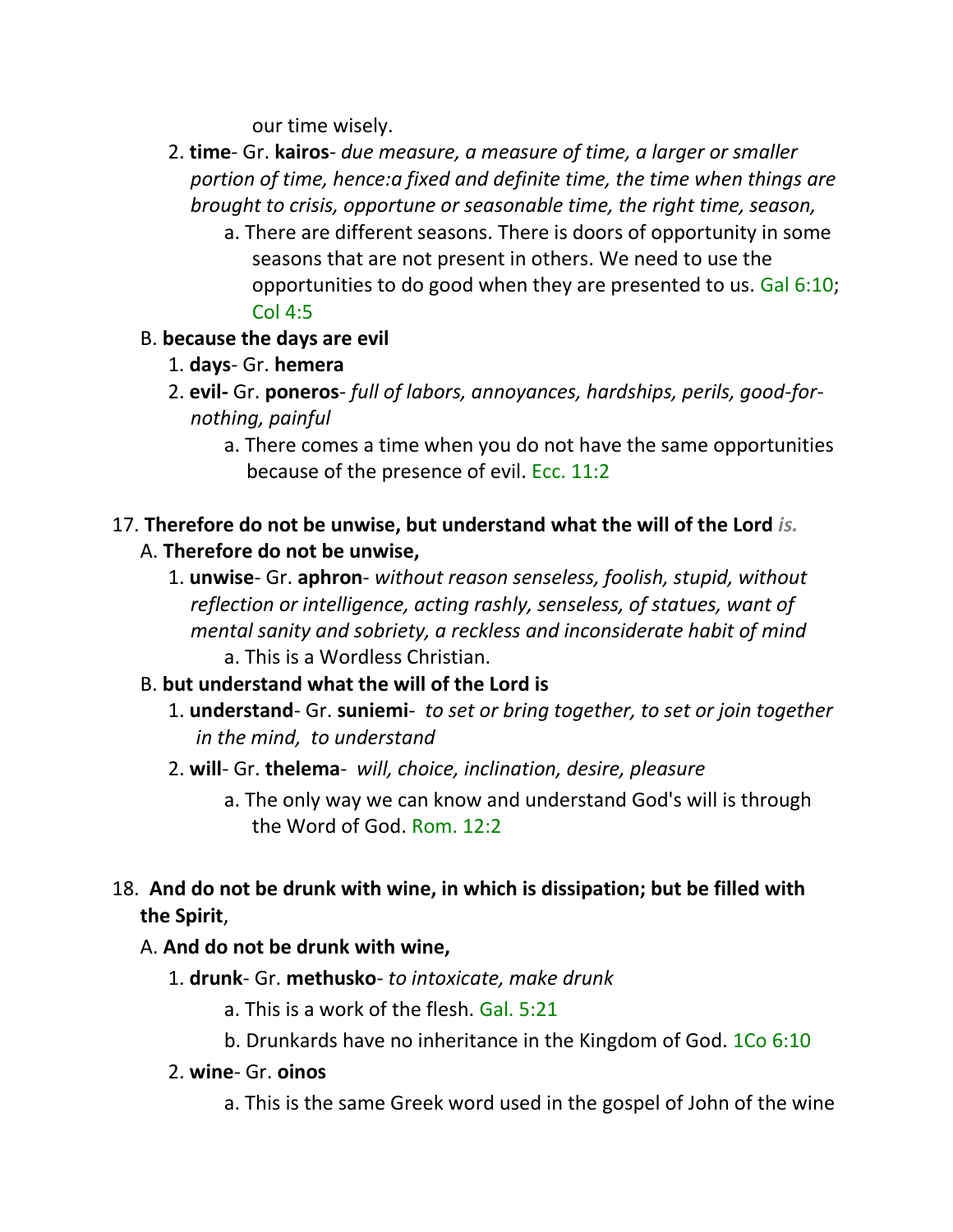just turned from water. John 2:9 Some would say that it was a different kind of wine and it was not fermented and could not intoxicate. Here we see the same Greek word with the warning not to get drunk on it. God is not against drinking wine but against drunkenness.

## B. **in which is dissapation,**

- 1. **dissapation** Gr. **asotia** lit. *unsaved lifestyle an abandoned, dissolute life, profligacy, prodigality, wasteful*
	- a. A believer can live a life that resembles an unsaved person. The flesh of a believer and the flesh of an unbeliever are the same and equally corrupt. However, a believer has the resources an unbeliever does not have which is the Spirit of God. We can live in and by the Spirit and live on a higher plan than an unbeliever.

## C. **but be filled with the Spirit**

- 1. **filled** Gr. **pleroo** present tense in the Greek- *be being filled*
- 2. **Spirit** Gr. **pneuma**
	- a. Being filled with the Spirit is the answer to substance addiction. We are filled with the Spirit by praying in the Spirit, meditating on the Word of God, and receiving the love of God for us.
- 19. **speaking to one another in psalms and hymns and spiritual songs, singing and making melody in your heart to the Lord,** 
	- A. **speaking to one another in psalms and hymns and spiritual songs,**
		- 1. **speaking** Gr. **laleo**
			- a. When we praise and worship God the words speak to us. They minister life, strength, and truth to us. We are singing to the Lord yes, but we also are speaking to ourselves and others truth.
		- 2. **one another-** some manuscripts say *to yourselves*
		- 3. **psalms** Gr. **psalmnos** Gr. *a striking, twanging of a striking the chords of a musical instrument of a pious song, a psalm, a sacred song sung to musical accompaniment*
			- a. To our friends who say that musical instruments should not be used in church because they are not mentioned in the N.T., here you go. Here we are to sing sacred songs sung to musical accompaniment.
			- b. The Psalms of the O.T. are great songs to sing in praise and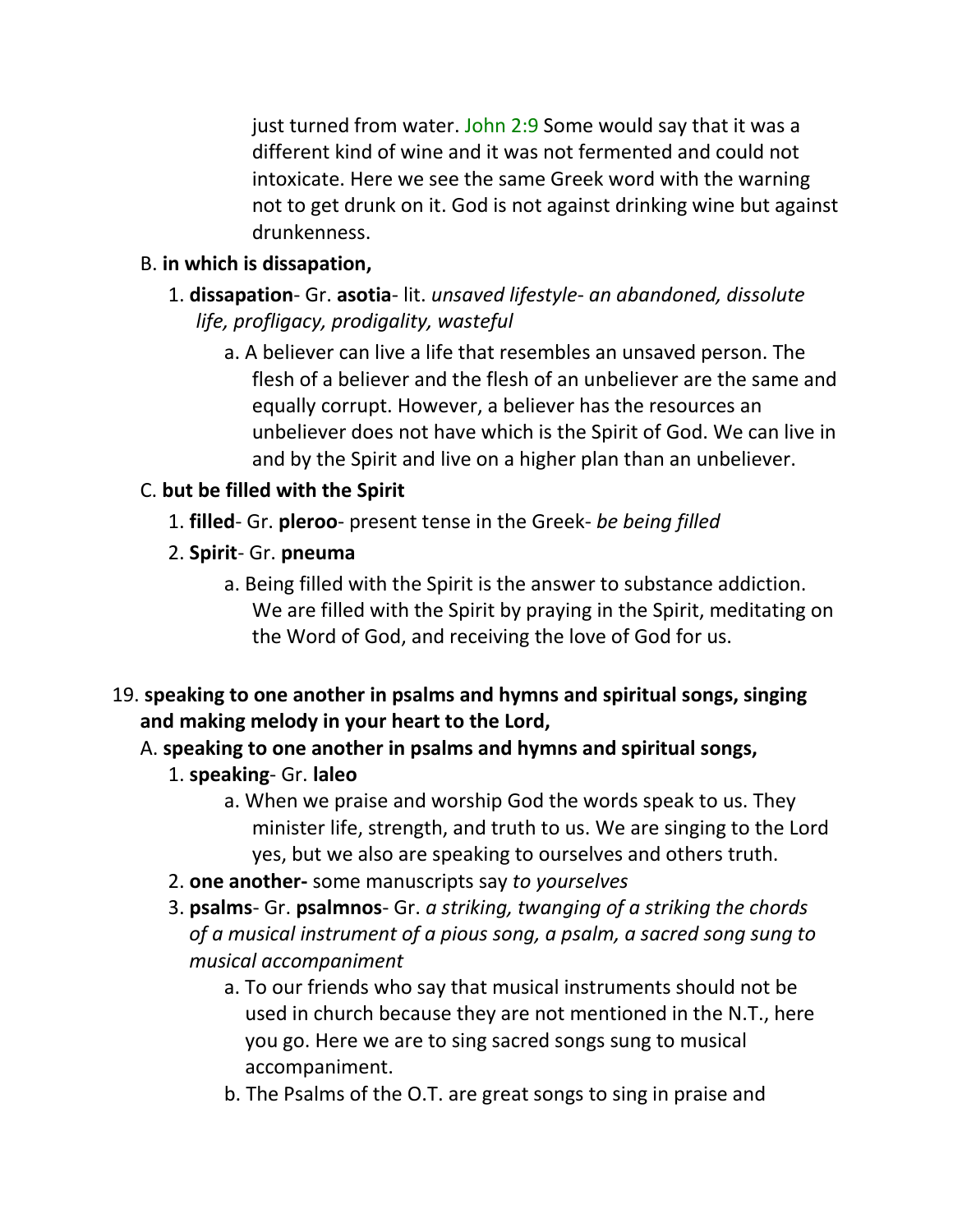worship.

- 4. **hyms** Gr. **humnos** Gr. *a sacred song, hymn*
	- a. Our modern worship as got away from singing hymns. This is sad because most of the hymns were more scriptural and uplifting of the person and work of Christ than our modern worship that focuses on us and our emotions. Often the modern songs are so empty that they need fillers like ooooo, whoooo, whoop-whoop.
- 5. **spiritual-** Gr. **pneumatikos** *what is promoted and prompted by the Spirit*
- 6. **songs** Gr. **ode** *a song, lay, ode*

# B. **singing and making melody in your heart to the Lord**

- 1. **singing** Gr. **ado** *to the praise of anyone, to sing*
- 2. **making melody** Gr. **psallo-** *to cause to vibrate by touching, to twang to touch or strike the chord, to twang the strings of a musical instrument so that they gently vibrate, to play on a stringed instrument, to play, the harp, etc., to sing to the music of the harp*
	- a. Again it is scriptural to use musical instruments in our worship services.

# 3. **heart**- Gr. **kardia**

- a. Notice this says in your heart and not in your mouth. Often we sing hymns and psalms and songs but they are not coming from our heart, just our lips.
- b. Often in a worship service we can just mechanically sing, especially if it is a familiar song. We need to focus on the Lord and the meaning of the words. We need not just sing, but the let the words speak to us.
- c. Singing is a by-product of and a means to being filled with the Spirit. Notice this verse is a continuation of the verse before which speaks of being filled with the Spirit speaking...

# 20. **giving thanks always for all things to God the Father in the name of our Lord Jesus Christ,**

A. **giving thanks-** Gr. **eucharisteo**- *to give good grace, give thanks*

# B. **all things**

1. Clearly all things are all things that come from God. Some teach Calvinists teach that everything good and bad come from God and is His will. They say we need to thank God even for disasters and the evil in the earth. How stupid can you be and still breathe? Religion can really make as silly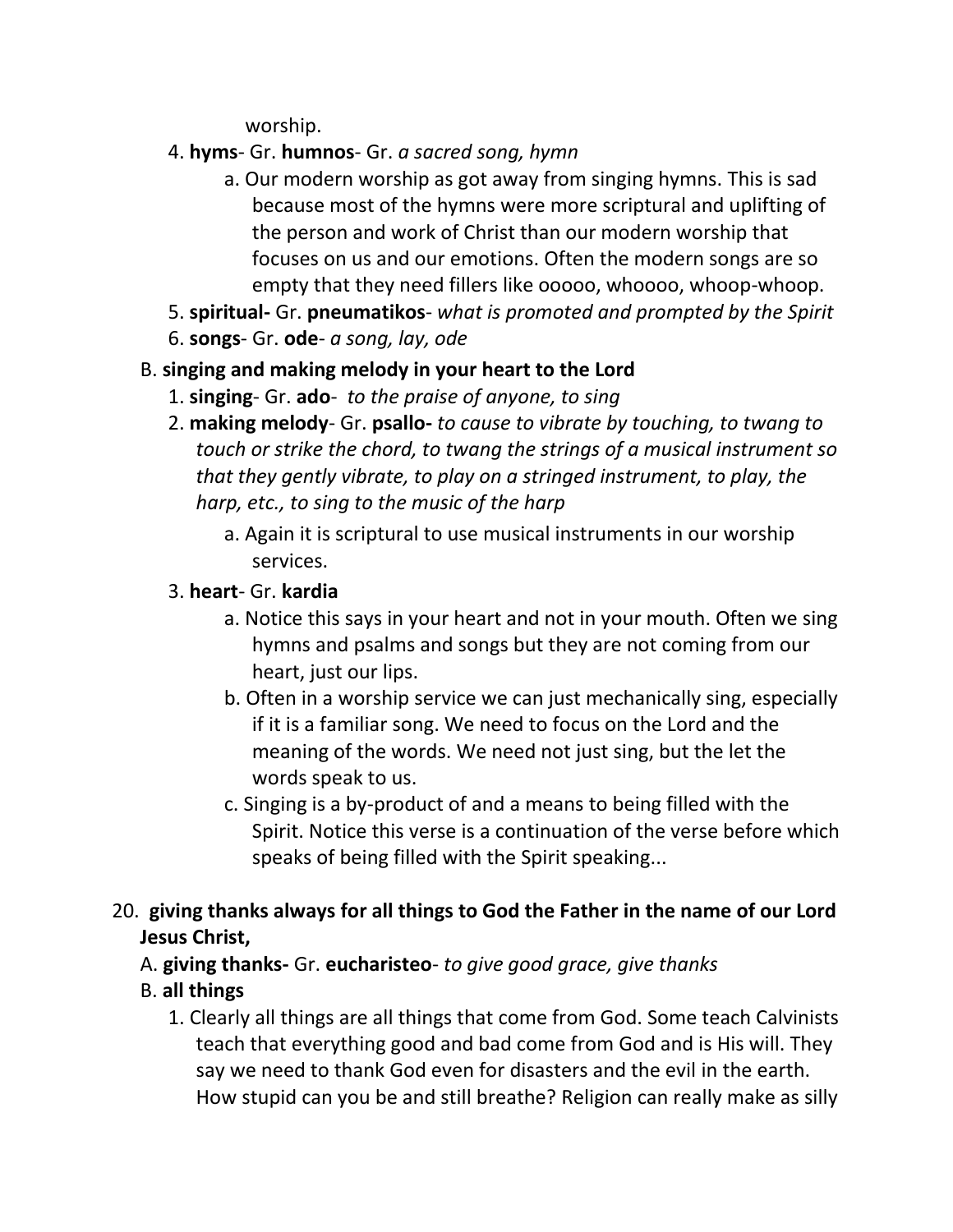as a stomped on duck. If all things included what the devil does then we should thank God for rape, murder, and torture. This would violate scripture that would teach us to hate evil. NO! We are to give thanks for each and every thing that comes from God to us.

2. We need take this verse in immediate context. This verse does not say give thanks for all things. It says giving thanks for all things **TO GOD THE FATHER AND OUR LORD JESUS CHRIST**. When you thank someone it is for what **THEY** have done, said, promised, or provided. You don't thank someone for something they have not done, said, promised, or provided. So we are to thank God for everything God the Father and our Lord Jesus Christ have done, said, promised, and provided.

### C. **God the Father**

1. The Father is the source of all good things. James 1:17 Nothing evil or bad comes from the Father. Therefore we are to thank God the Father for all good things.

### D. **our Lord Jesus Christ**

1. All good things come to us through the Lord Jesus Christ. John 10:10

#### 21. **submitting to one another in the fear of God.**

- A. **submitting** Gr. **hupotasso** *to arrange under, find proper rank, to subject oneself, to heed advice and admonition*
	- 1. Submission is never what one makes you do. That would be slavery. Submission is what you choose to do in order to honor God and to allow peace, unity, function, and blessing to flow.
	- 2. Man was created to be covered by God's authority. There is not on human on earth that does not need to have a covering of authority over them and to submit to that authority. The fact is that we all have different layers of authority we are to submit to. The husband leaves the house and must submit to the police officer and his boss at work who is a woman. That woman has a boss she submits to and when she leaves work she is submitted to the police officer and then her husband at home. We often put on hats of authority and take them off and put on hats of submission.
	- 3. We are to submit to the elder as younger.
	- 4. We are to submit to those who have greater knowledge and ability in certain areas. We need to heed their advice and admonition. The Pastor can submit to the accountant when it comes to budget requirements.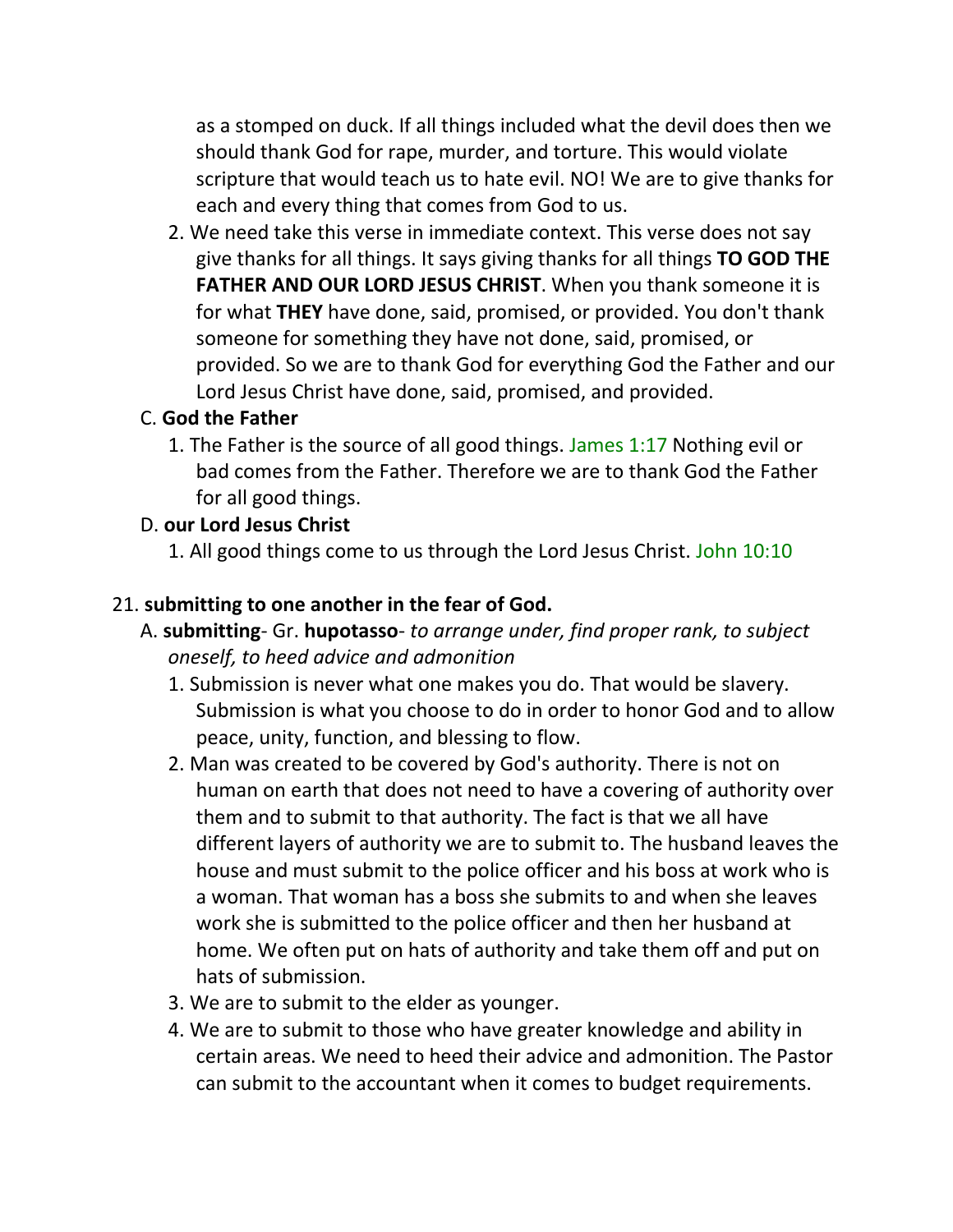The husband can submit in the financial realm to his wife is much more efficient and able to handle the finances. etc...

### B. **to one another**

- 1. In this world there is authority and submission around us wherever we go. This goes for our governments both large and small. This goes for our work places and in our homes. We need to find our place or rank and operate there.
- 2. Rom\_13:1-5; 1Co\_16:16; Heb\_13:17; 1Pe\_2:13, 1Pe\_5:5
- C. **fear** Gr. **phobos** *reverence*

## 22. **Wives, submit to your own husbands, as to the Lord.**

- A. **Wives** Gr. **gune** *a woman of any age whether a virgin, unmarried, or married*
- B. **submit to your own husbands,**
	- 1. **submit-** Gr. **hupotasso** *to arrange under, find proper rank, to subject oneself, to heed advice and admonition*
	- 2. **own**
		- a. women [wives] are not to submit to all men. They are to submit to their own husbands
	- 3. **husbands** Gr. **aner-** *a male, a husband*

## C. **as to the Lord**

1. This is a very important phrase- as unto the Lord means that wives should not submit to their husbands if they are leading them into sin or to do what is wrong. They should submit theirselves to their husbands as is fitting in the Lord. If the husband wants the wife to do something that is not fitting as a Christian or fitting towards the Lord then she must not submit. Col. 3:18

## 23. **For the husband is head of the wife, as also Christ is head of the church; and He is the Savior of the body.**

- A. **For the husband is head of the wife,**
	- 1. **husband** Gr. **aner**
	- 2. **head** Gr. **kephale**
	- 3. **wife-** Gr. **gune**
- B. **as also Christ is the head of the church**,
	- 1. **head** Gr. **kephale**
	- 2. **church** Gr. **ekklesia**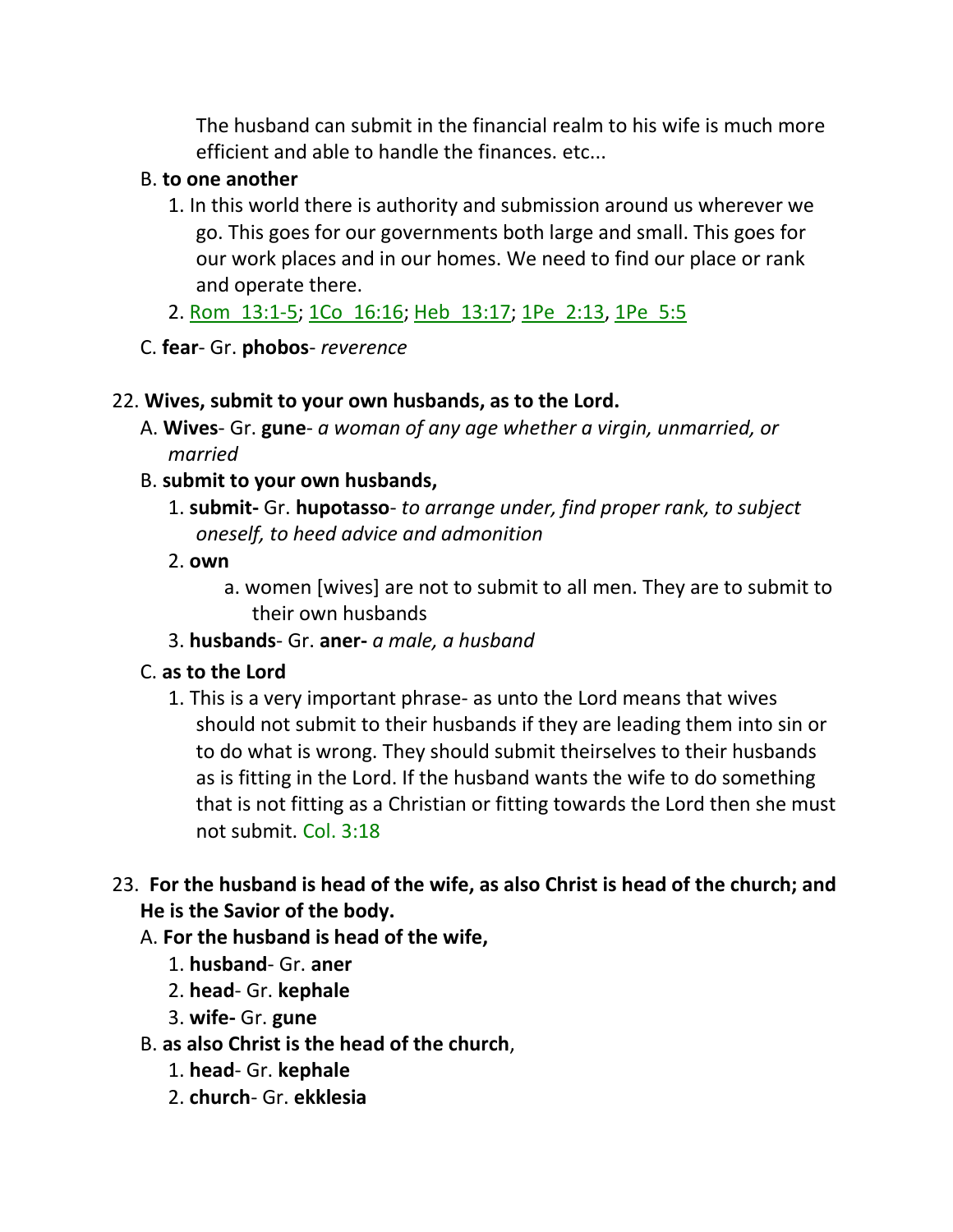a. If we let the Lord Jesus function as the head much more would be accomplished by the church!

## C. **and He is the Savior of the body**

- 1. **Savior** Gr. **soter**
	- a. Jesus is the Savior of the body both of the church on our physical bodies!

## 24. **Therefore, just as the church is subject to Christ, so** *let* **the wives** *be* **to their own husbands in everything.**

## A. **Therefore,**

- B. **just as the church is subject to Christ,**
	- 1. **just as**
		- a. Unfortunately the church often is not subject to Christ. Christ does not make the church submit to Him. Often wives are not submissive to their husbands but the husband is not to force or demand this upon the wives.
	- 2. **church** Gr. **ekklesia-** *called out ones*
	- 3. **subject** Gr. **hupotasso-** *to arrange under in order*
- C. **so let the wives be to their own husbands in everything.**
	- 1. **wives** Gr. **gune**
	- 2. **husbands-** Gr. **aner**
	- 3. **in everything**
		- a. in everything that is fitting in the Lord
- 25. **Husbands, love your wives, even as Christ also loved the church, and gave himself for it;** 
	- A. **Husbands-** Gr. **aner**
	- B. **love your wives**
		- 1. **love** Gr. **agapao** *to love sacrificially*
		- 2. **wives-** Gr. **gune**
	- C. **even as Christ also loved the church,**
		- 1. **even as**
			- a. The husbands have a higher bar set for them than the wives do. The wives are told to be subject to their husbands as the church is subject to Christ. The church is not perfect in its being subject to Christ. The husbands however are told to love their wives just as Christ loves the church. Christ is perfect in His love for the church.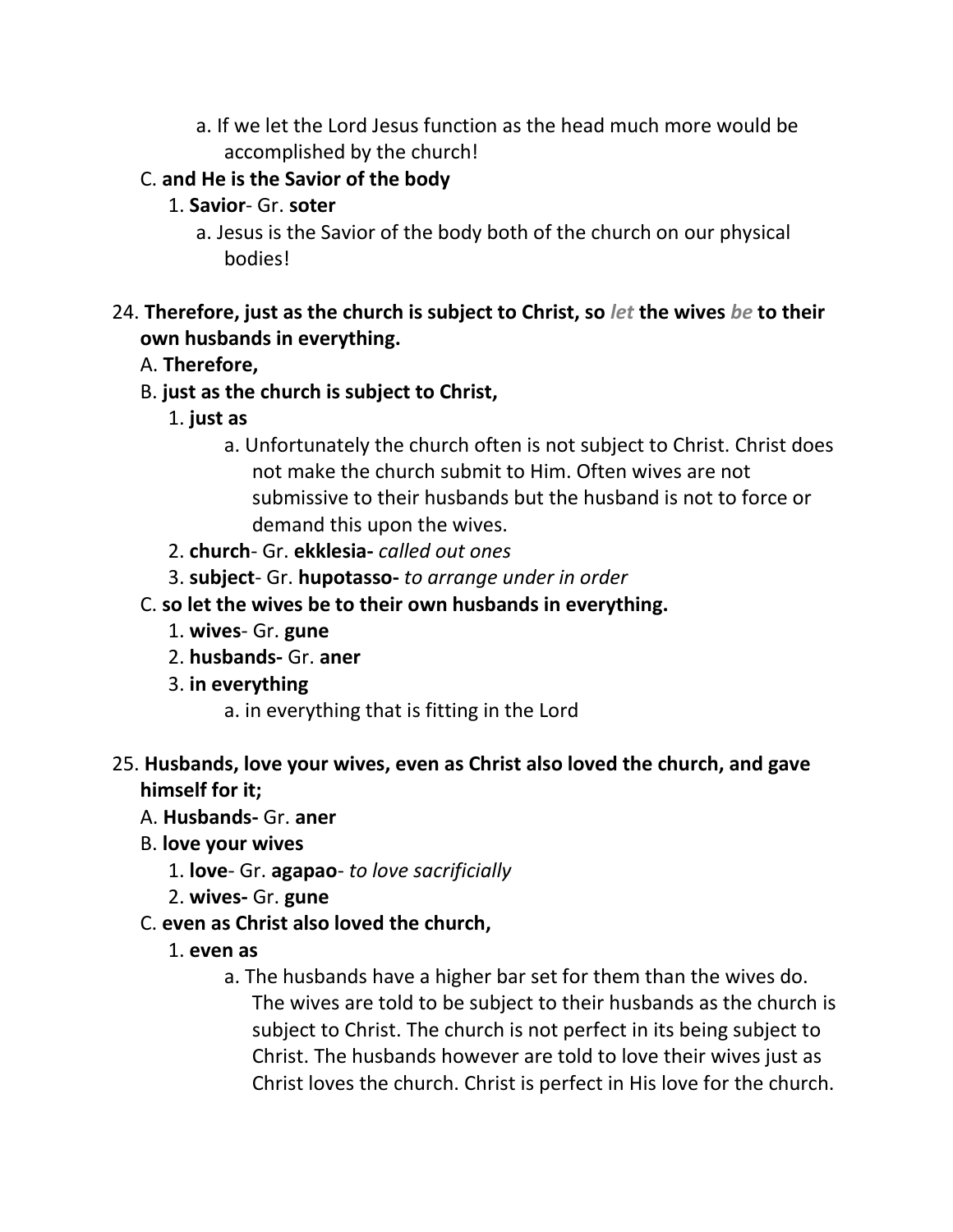The wives have an imperfect example to follow, but the husbands have an absolute perfect example to model.

- 2. **Christ-** Gr. **Christos** *the Anointed One- the Messiah*
- 3. **loved** Gr. **agapao** *sacrificial love*
- 4. **church** Gr. **ekklesia** *called out ones*

### D. **and gave himself for it**

- 1. **gave** Gr. **paradidomi** *to give or hand over to the power of another*
- 2. **himself**
	- a. Jesus was not murdered. He freely gave up Himself to men to be crucified. He sacrificed Himself.
- 3. **for it** the church
- 26. **that He might sanctify and cleanse her with the washing of water by the word,**
	- A. **might sanctify** Gr. **hagiazo** *to render or acknowledge, or to be venerable, or hallow, to separate from profane, consecrate, dedicate, to purify, to cleanse, to purify by expiation:*
	- B. **cleanse** Gr. **katharizo** *to make clean, cleanse, to free from defilement of sin and from faults, to purify from wickedness, to free from guilt of sin, to purify, to consecrate by cleansing or purifying.*
	- C. **washing** Gr. Gr. **loutron** *bathing, bath, the act of bathing*
		- 1. Our spirit was sanctified and purified by the washing of regeneration through the Holy Spirit. Titus 3:5
		- 2. Our soul is sanctified and purified by the washing of the rhema of God to us.
	- D. **water** Gr. **hudor**
		- 1. Water is a type of the Holy Spirit. John 7:38-39 Here we have the water of the Word. It could be the Spirit of the Word. The Spirit works in conjunction with the Word of God. The Spirit will quicken to us from the Logos and it is rhema to our heart.
	- E. **word** Gr. **rhema-** *the spoken word*
		- 1. When facing temptation we need to go to God and ask for what He says about it. We often revert to formulas in dealing with it. They will all fail. God will not allow you to leave your personal relationship with Him for formulas even if you derived them from the Word.
		- 2. When faced with similar situations Jesus rarely reacted and did the same thing about it. He went the Father to get His Word on it. We need to do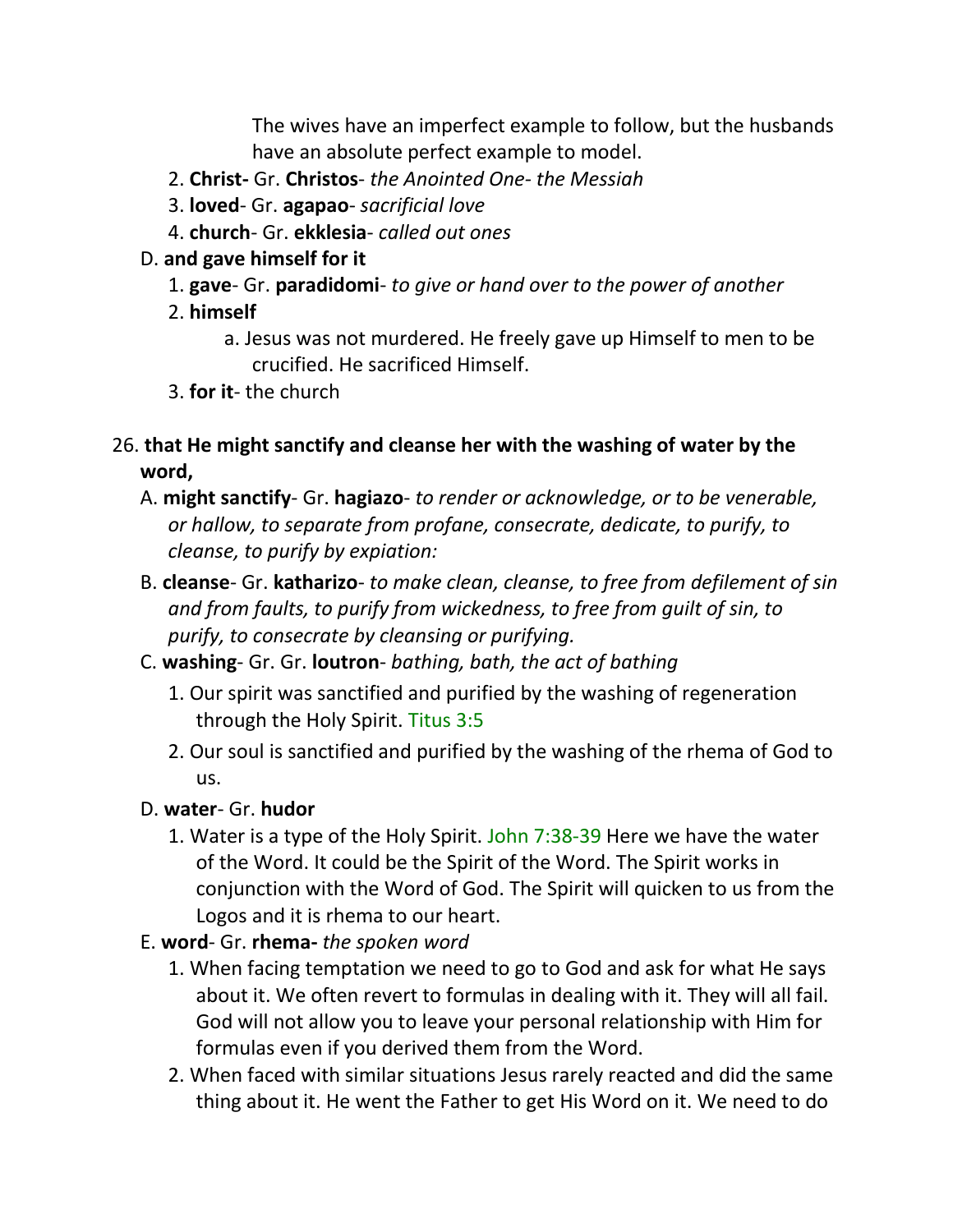the same. When tempted by the devil he answered back each time- It is written. I don't believe He just picked at random scriptures to speak to the enemy. I believe He asked the Father what He said about it, and then responded accordingly.

- 3. The tree of the knowledge of good and evil is acting independently of the rhema of God for us. It is based upon us coming up with our own course of action even if it is based upon formulas we derived from the written Word of God.
- 4. We will experience sanctification of our souls by the Word of God. John 17:17
- 27. **that He might present her to Himself a glorious church, not having spot or wrinkle or any such thing, but that she should be holy and without blemish.** 
	- A. **that he might present her to Himself a glorious church,**
		- 1. **might present-** Gr. **paristemi**
			- a. Many teach that Jesus is coming back for a bride that has no spot or wrinkle. This is not what this says. It says the church will be presented to Himself without spot or wrinkle. As long as we are in the earth the church will have spots and wrinkles.
			- b. At the rapture the church will be taken to heaven and there all spots and wrinkles are removed at the Judgment Seat of Christ and the church is then presented to the Lord.

## 2. **to Himself**

- a. The groom
- 3. **glorious** Gr. **endoxos** *inglorious*
	- a. Ps. 45:13, Rev. 21:9-11
- 4. **church** Gr. **ekklesia**
- B. **not having spot or wrinkle or any such thing,**
	- 1. **spot** Gr. **spiloo** *stain, soil, spot*
		- a. Song 4:7
	- 2. **wrinkle** Gr. **rhutis** *fold, wrinkle, place of duplicity*
	- 3. **any such thing**

# C. **but that she should be holy and without blemish**

- 1. **holy** Gr. **hagios** *set apart, hallowed*
- 2. **without blemish** Gr. **amomos** *without blame* 
	- a. From the Greek god Momus. He was the ultimate fault finder. Here we will be so pure and clean that not even old Momus himself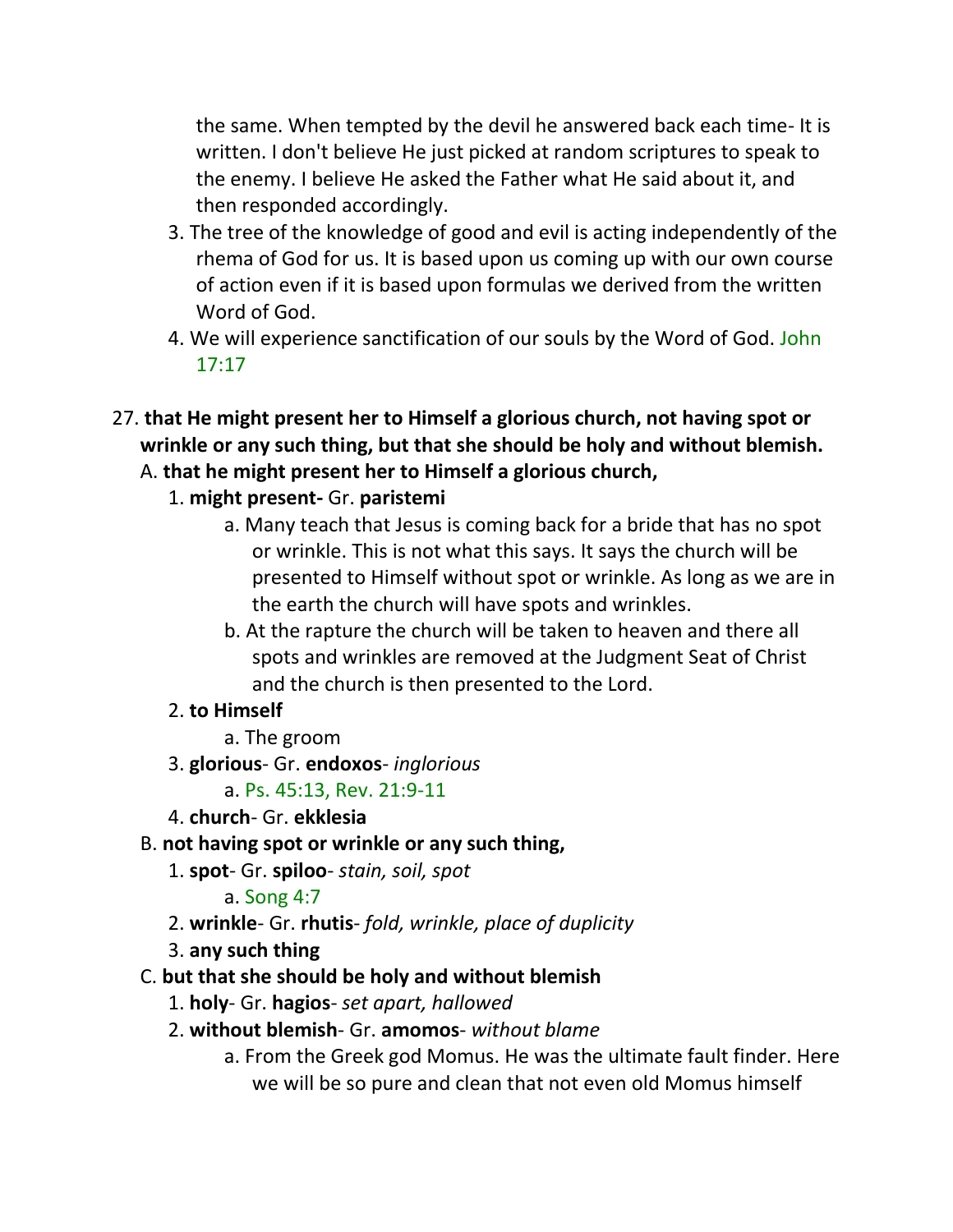could find any fault with us in Christ. Col. 1:22, Col. 1:28, Jude 1:24, Eph. 1:4, 2 Cor. 11:2, 1 Thess. 5:23

- 28. **So husbands ought to love their own wives as their own bodies; he who loves his wife loves himself.**
	- A. **So husbands ought to love their own wives as their own bodies,**
		- 1. **husbands** Gr. **aner**
		- 2. **ought** Gr. **opheilo** *that which is due, the debt, the goodwill due, to be under obligation (ought, must, should)*
		- 3. **love** Gr. **agapao**
		- 4. **own wives** Gr. **heautou gune**
			- a. A husband is to love his own wife and not any other wives!
		- 5. **own bodies** Gr. **heautou soma**
			- a. It is possible to hate your body and thus not be able to fulfill this verse. We need to love our body even if it is not in the shape we would like.

### B. **he who loves his wife loves himself**

- 1. **loves** Gr. **agapao**
- 2. **wife** Gr. **gune**
- 3. **loves himself**
	- a. As it is with loving your body, so it is with loving yourself. If you do not love yourself you can't love your wife or anyone else the way you should.
- 29. **For no one ever hated his own flesh, but nourishes and cherishes it, just as the Lord** *does* **the church.**

## A. **For no one ever hated his own flesh,**

- 1. **hated** Gr. **miseo** *to hate, pursue with hatred, detest, to love less*
- 2. **own flesh** Gr. **sarx**
	- a. This does not say body. There have been men who hated their body. However, no one has ever hated their flesh. The root of the flesh is self-love, self-preservation, self-promotion.

## B. **but nourishes and cherishes it,**

- 1. **nourishes** Gr. **ektrepho** *to nurture, to nourish up to maturity*
	- a. It is natural to the world and to even Christians who have not learned to walk in the Spirit to nurture and nourish their flesh.
- 2. **cherishes** Gr. **thalpoo** *to warm, to incubate*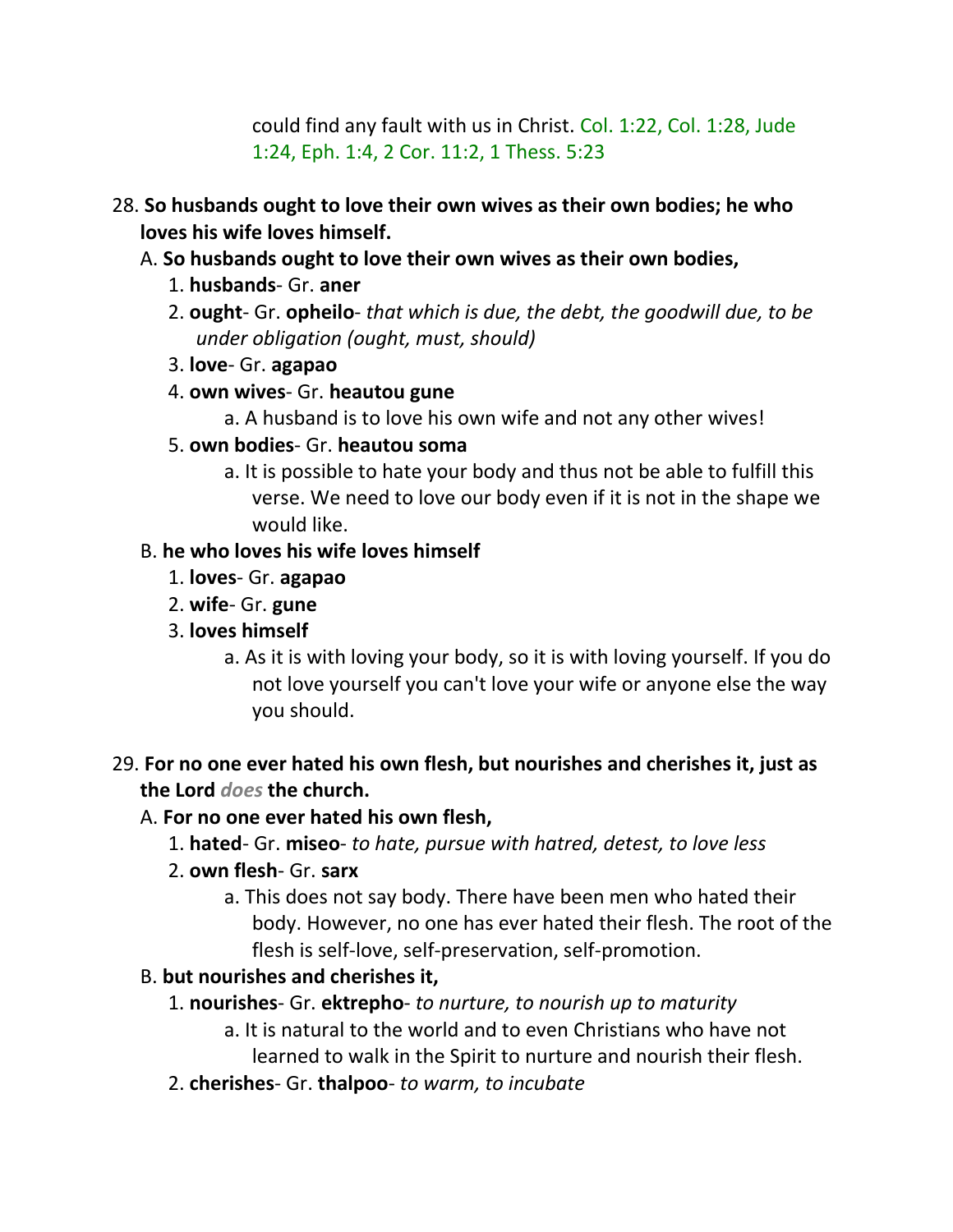- a. It is natural to the world as well to incubate the flesh so it will conceive sin. James 1:15
- C. **just as the Lord does the church**
	- 1. **just as**
		- a. Again husbands are given a perfect example of Christ while wives are given a lesser example of the church.
		- b. Christ nurtures, nourishes, and incubates the church in order to give birth to His plans and purposes in the earth.
	- 2. **Lord** Gr. **kurios**
	- 3. **church** Gk. **ekklesia** *called out ones*

### 30. **For we are members of His body, of His flesh and of His bones.**

## A. **For we are members of His body,**

- 1. **members** Gr. **melos** *limb or part of the body*
- 2. **body** Gr. **soma**
- B. **of His flesh and His bones**
	- 1. **flesh** Gr. **sarx**
		- a. This can mean the body or the carnal nature. Here it refers to the body.
	- 2. **bones** Gr. **osteon** 
		- a. We are part of Christ's body. This is not some mystical body. It goes on to say of his flesh and bones. This speaks of being one in marriage. Gen. 2:23 The Word even says our bodies are members of Christ. 1 Cor. 6:15

# 31. **"FOR THIS REASON A MAN SHALL LEAVE HIS FATHER AND MOTHER AND BE JOINED TO HIS WIFE, AND THE TWO SHALL BECOME ONE FLESH."**

- A. **For this reason a man shall leave his father and mother and be joined to his wife,**
	- 1. **For this reason** Gr. **anti toutou** *because of this*
	- 2. **man** Gr. **anthropos** Gr. *man in the generic sense*
		- a. A single man [anthropos] gets married becomes a husband [aner]
	- 3. **leave** Gr. **kataleipo** *to leave behind, to depart from, to forsake, to abandon, it is used of one who on being called away cannot take another with him, disregard*
		- a. For a healthy marriage there needs to be a leaving and a cleaving. One must leave father and mother. This means to move out of the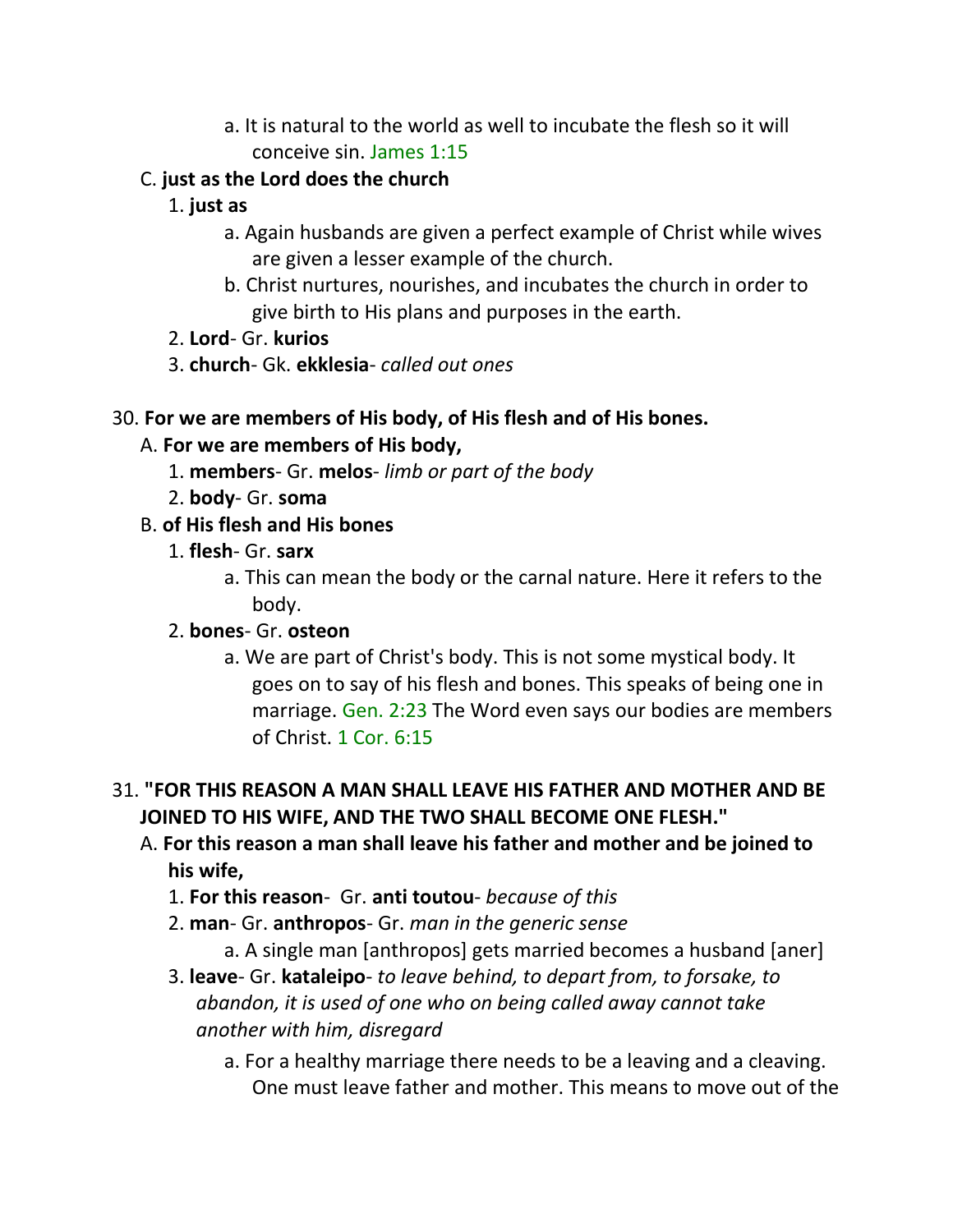basement and get a job and a place to live.

- b. Leaving implies being able to support yourself. This implies employment. Ladies the first requirement you should have in a future mate is that he have a job!
- c. Cleaving is the next step. The Hebrew means to glue to. Many men do not glue themselves to their wives. They stray outside of the marriage.
- d. Parents need to realize that the purpose for their role in their children's lives is the prepare them to do God's will for their life and get married, move out, and have children of their own. Parents need to cut the apron strings when a child gets mature enough to go to college. At 18 you should have prepared them for life. At 18 they need to either move out and go to college, move out and go into the military, or move out and get a job and their own place. Parents need to stay out of the marriage and personal life of their adult children. This includes grandparents!

## 4. **father**- Gr. **pater**

### 5. **mother**- Gr. **meter**

a. Notice the use of both father **and** mother. It presupposes that a child is raised by a father and a mother. Divorce was never God's plan. Notice it is father and mother not father and father or mother and mother. God gives the definition of marriage- one man to one woman for life. Gen. 2:24 Jesus re-established this definition in His ministry. Matt. 19:5

#### 6. **joined**- Gr. **proskallao**- *to be glued to*

a. Glue means that if there is a separation or divorce then there will be a tearing. Divorce is hurtful and damaging to the heart. It takes time to heal after a divorce. I recommend not entering into a relationship soon after divorce. You must have time to heal.

#### 7. **wife**- Gr. **gune**

#### B. **and the two shall become one flesh**

- 1. **two** Gr. **duo**
- 2. **one flesh** Gr. **mia sarx**
	- a. Natural marriage makes one flesh until death. Marriage does not make two spirits one as some ministers and wedding ceremonies say. We are married to the Lord in our spirit. 1 Cor. 6:17 This union will be eternal. Natural marriage is a natural union that will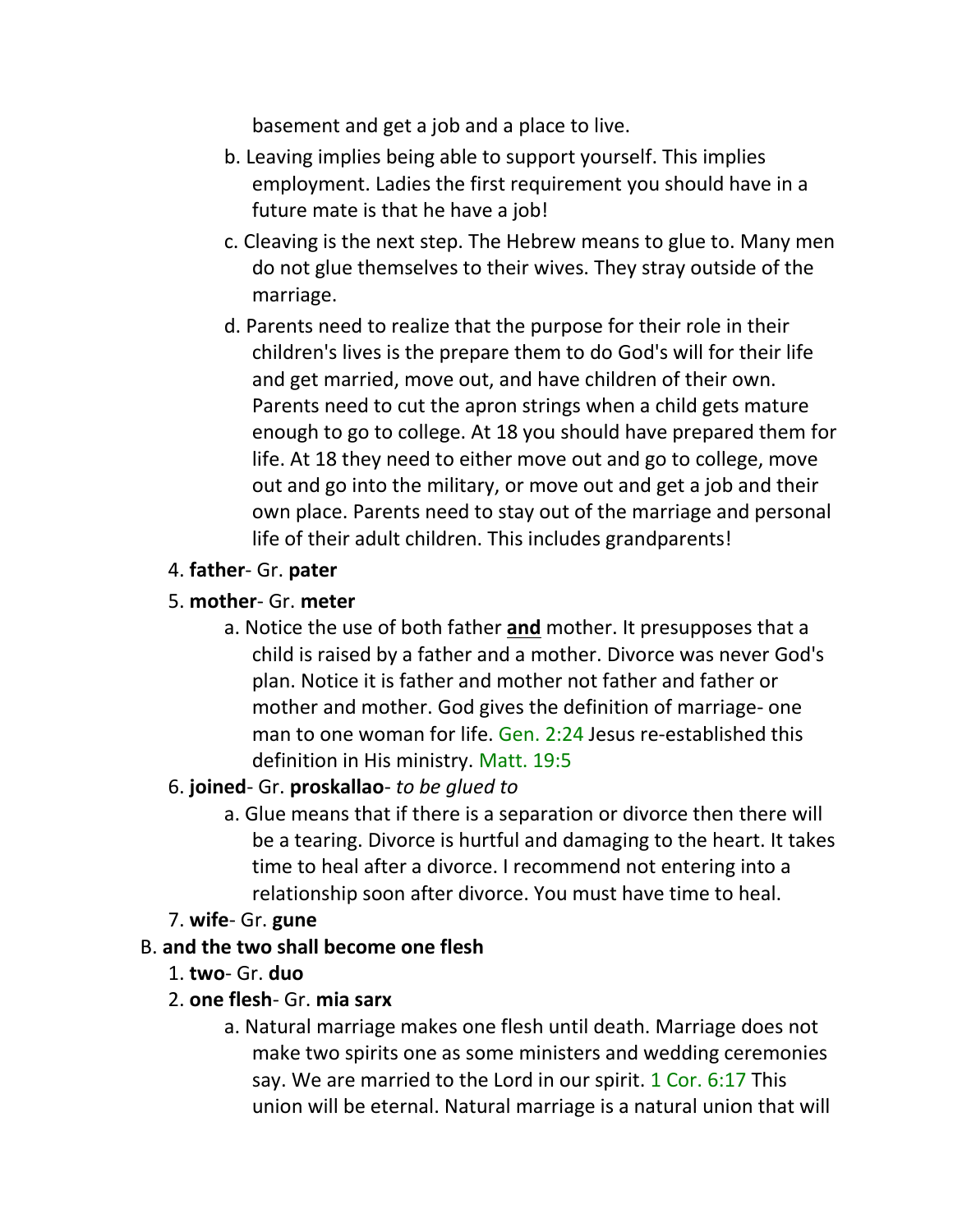last until death parts the two. Rom. 7:3 There is neither marrying or the giving in marriage in heaven. Matt. 22:30

b. One flesh means that you become one is thought, purpose, and endeavor. This also of course has application to the two becoming one in the marriage bed and producing children.

## 32. **This is a great mystery, but I speak concerning Christ and the church.**

# A. **This is a great mystery,**

- 1. **great** Gr. **megas**
- 2. **mystery** Gr. **musterion** *hidden thing, secret, mystery a hidden purpose or counsel*
	- a. How God can take a man and woman who are so different and make them compatible and one is a great mystery.
	- b. God has a purpose, counsel, and divine wisdom in bringing such different individuals as man and woman together to bring unity, purpose, and fruitfulness.
	- c. I believe this mystery is the one and same great mystery of godliness. 1 Tim. 3:16

## B. **but I speak concerning Christ and the church.**

- 1. A greater mystery is how God can take sinful men and women and make them compatible and one with His Son Jesus!
- 2. There is purpose, counsel, and wisdom in bringing sinful man into unity with His Son in order to fulfill God's plan and to bring forth fruitfulness.

## 33. **Nevertheless let each one of you in particular so love his own wife as himself, and let the wife** *see* **that she respects** *her* **husband.**

A. **Nevertheless let each one of you in particular so love his own wife as himself,**

## 1. **love**- Gr. **agapao**

a. A wife needs to be loved and cherished. She needs to know that she is worthy of sacrifice and importance.

## 2. **own wife**

a. Again we are not to love another person's spouse.

# 3. **as himself**

- a. Again if you do not love yourself you can't love anyone else and you can't love yourself unless you first receive God's love for you.
- B. **and let the wife see that she respects her husband.**